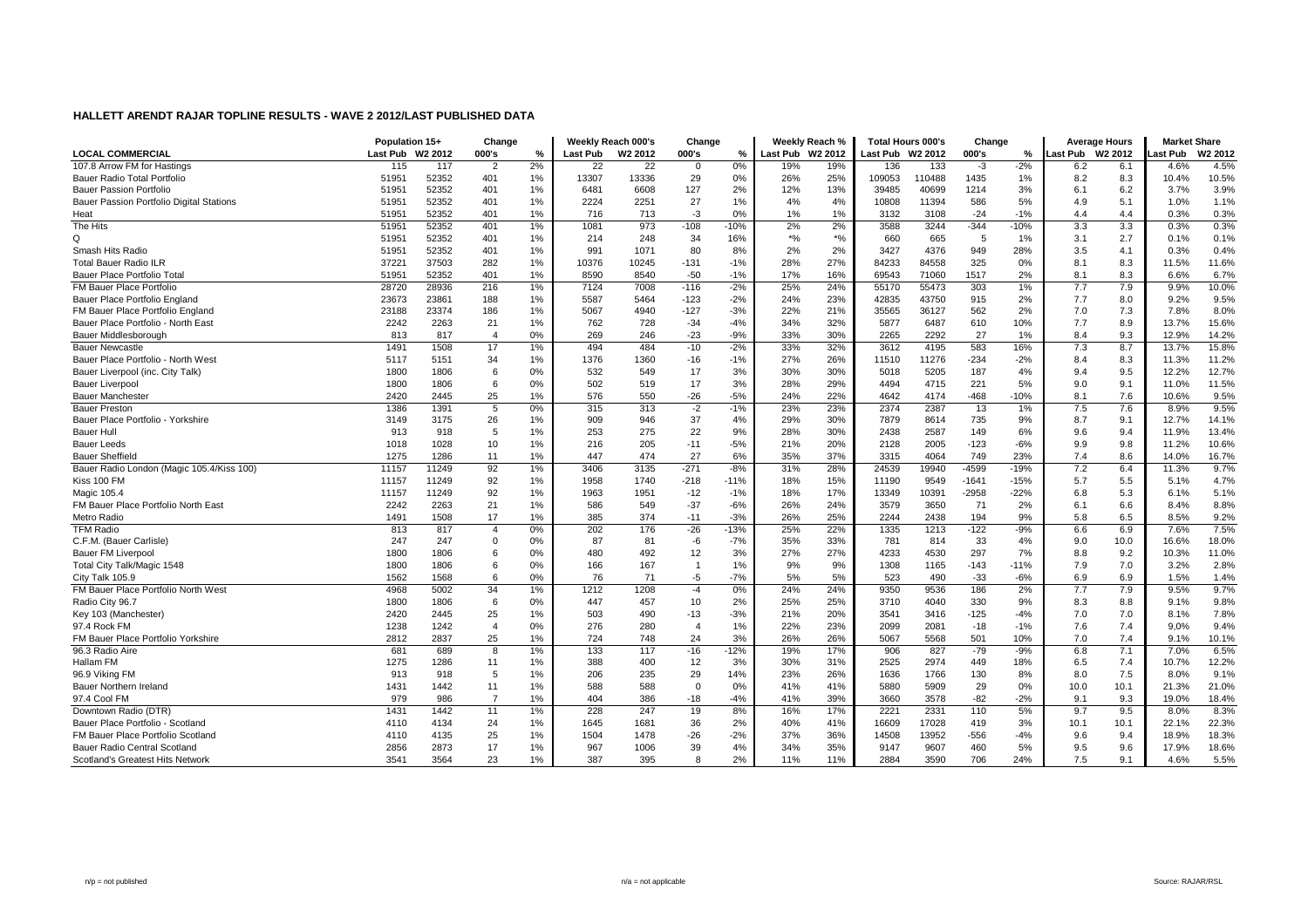|                                                        | Population 15+ |         | Change                |        |          | Weekly Reach 000's | Change         |        |                    | Weekly Reach %      | <b>Total Hours 000's</b> |       | Change  |        |                 | <b>Average Hours</b> | <b>Market Share</b> |         |
|--------------------------------------------------------|----------------|---------|-----------------------|--------|----------|--------------------|----------------|--------|--------------------|---------------------|--------------------------|-------|---------|--------|-----------------|----------------------|---------------------|---------|
| <b>LOCAL COMMERCIAL</b>                                | Last Pub       | W2 2012 | 000's                 | %      | Last Pub | W2 2012            | 000's          | %      | Last Pub           | W <sub>2</sub> 2012 | Last Pub W2 2012         |       | 000's   | %      | ast Pub W2 2012 |                      | ast Pub             | W2 2012 |
| <b>Bauer Glasgow</b>                                   | 1847           | 1853    | 6                     | 0%     | 595      | 625                | 30             | 5%     | 32%                | 34%                 | 5226                     | 5652  | 426     | 8%     | 8.8             | 9.0                  | 15.6%               | 16.9%   |
| Clyde 1 FM                                             | 1847           | 1853    | 6                     | 0%     | 517      | 528                | 11             | 2%     | 28%                | 29%                 | 4049                     | 4163  | 114     | 3%     | 7.8             | 7.9                  | 12.1%               | 12.5%   |
| Clyde 2                                                | 1847           | 1853    | 6                     | 0%     | 184      | 202                | 18             | 10%    | 10%                | 11%                 | 1177                     | 1489  | 312     | 27%    | 6.4             | 7.4                  | 3.5%                | 4.5%    |
| Bauer Edinburgh                                        | 1107           | 1118    | 11                    | $1\%$  | 378      | 386                | 8              | 2%     | 34%                | 35%                 | 3921                     | 3956  | 35      | 1%     | 10.4            | 10.2                 | 20.3%               | 19.7%   |
| ForthOne                                               | 1107           | 1118    | 11                    | 1%     | 354      | 361                | $\overline{7}$ | 2%     | 32%                | 32%                 | 3442                     | 3456  | 14      | 0%     | 9.7             | 9.6                  | 17.8%               | 17.2%   |
| Forth <sub>2</sub>                                     | 1107           | 1118    | 11                    | 1%     | 76       | 71                 | $-5$           | $-7%$  | 7%                 | 6%                  | 479                      | 500   | 21      | 4%     | 6.3             | 7.1                  | 2.5%                | 2.5%    |
| Moray Firth Radio (Bauer Inverness)                    | 234            | 235     | -1                    | $0\%$  | 127      | 115                | $-12$          | $-9%$  | 54%                | 49%                 | 1490                     | 1244  | $-246$  | $-17%$ | 11.8            | 10.8                 | 27.1%               | 24.2%   |
| Bauer Aberdeen                                         | 318            | 322     | $\overline{4}$        | 1%     | 145      | 151                | 6              | 4%     | 46%                | 47%                 | 1451                     | 1569  | 118     | 8%     | 10.0            | 10.4                 | 22.5%               | 23.2%   |
| Northsound One                                         | 318            | 322     | $\boldsymbol{\Delta}$ | 1%     | 127      | 128                | $\overline{1}$ | 1%     | 40%                | 40%                 | 1046                     | 1175  | 129     | 12%    | 8.2             | 9.1                  | 16.2%               | 17.4%   |
| Northsound Two                                         | 318            | 322     | $\overline{4}$        | 1%     | 42       | 43                 | $\overline{1}$ | 2%     | 13%                | 13%                 | 405                      | 393   | $-12$   | $-3%$  | 9.8             | 9.1                  | 6.3%                | 5.8%    |
| Radio Borders (Bauer Borders)                          | 108            | 108     | $\overline{0}$        | 0%     | 57       | 53                 | -4             | $-7%$  | 53%                | 49%                 | 712                      | 704   | -8      | $-1%$  | 12.5            | 13.3                 | 33.1%               | 33.3%   |
| <b>Bauer Dundee</b>                                    | 378            | 381     | 3                     | $1\%$  | 170      | 173                | $\mathbf{3}$   | 2%     | 45%                | 45%                 | 2046                     | 2018  | $-28$   | $-1%$  | 12.0            | 11.7                 | 30.5%               | 30.8%   |
| Tay-FM                                                 | 378            | 381     | 3                     | $1\%$  | 124      | 121                | $-3$           | $-2%$  | 33%                | 32%                 | 1240                     | 1092  | $-148$  | $-12%$ | 10.0            | 9.0                  | 18.5%               | 16.7%   |
| Tay-AM                                                 | 378            | 381     | 3                     | $1\%$  | 72       | 77                 | 5              | 7%     | 19%                | 20%                 | 806                      | 926   | 120     | 15%    | 11.2            | 12.1                 | 12.0%               | 14.1%   |
| West Sound (inc. West FM) (Bauer Southwest Scotland)   | 388            | 389     |                       | 0%     | 189      | 180                | -9             | $-5%$  | 49%                | 46%                 | 1813                     | 1836  | 23      | 1%     | 9.6             | 10.2                 | 23.8%               | 24.8%   |
| Kerrang! UK                                            | 51951          | 52352   | 401                   | 1%     | 1292     | 1304               | 12             | 1%     | 2%                 | 2%                  | 6001                     | 5945  | $-56$   | $-1%$  | 4.6             | 4.6                  | 0.6%                | 0.6%    |
| Kerrang! 105.2                                         | 3551           | 3567    | 16                    | 0%     | 295      | 306                | 11             | 4%     | 8%                 | 9%                  | 1610                     | 1599  | $-11$   | $-1%$  | 5.5             | 5.2                  | 2.4%                | 2.4%    |
| <b>Kiss UK</b>                                         | 51951          | 52352   | 401                   | $1\%$  | 4364     | 4356               | -8             | 0%     | 8%                 | 8%                  | 23533                    | 22656 | $-877$  | $-4%$  | 5.4             | 5.2                  | 2.2%                | 2.2%    |
| <b>Kiss East</b>                                       | 2072           | 2098    | 26                    | $1\%$  | 467      | 431                | $-36$          | -8%    | 23%                | 21%                 | 3009                     | 2876  | $-133$  | $-4%$  | 6.4             | 6.7                  | 6.6%                | 6.1%    |
| <b>Kiss West</b>                                       | 2392           | 2415    | 23                    | 1%     | 448      | 477                | 29             | 6%     | 19%                | 20%                 | 3237                     | 3290  | 53      | 2%     | 7.2             | 6.9                  | 6.3%                | 6.4%    |
| Magic UK                                               | 51951          | 52352   | 401                   | $1\%$  | 3605     | 3695               | 90             | 2%     | 7%                 | 7%                  | 24683                    | 23291 | $-1392$ | $-6%$  | 6.8             | 6.3                  | 2.3%                | 2.3%    |
| Magic Network - North                                  | 10473          | 10553   | 80                    | $1\%$  | 780      | 749                | $-31$          | $-4%$  | 7%                 | 7%                  | 7270                     | 7623  | 353     | 5%     | 9.3             | 10.2                 | 3.5%                | 3.8%    |
| Magic Network - North East                             | 2242           | 2263    | 21                    | $1\%$  | 274      | 263                | $-11$          | $-4%$  | 12%                | 12%                 | 2298                     | 2837  | 539     | 23%    | 8.4             | 10.8                 | 5.4%                | 6.8%    |
| Magic 1152 (Newcastle)                                 | 1491           | 1508    | 17                    | $1\%$  | 169      | 168                | $-1$           | $-1%$  | 11%                | 11%                 | 1368                     | 1757  | 389     | 28%    | 8.1             | 10.4                 | 5.2%                | 6.6%    |
| Magic 1170 (Teesside)                                  | 813            | 817     | $\overline{4}$        | 0%     | 105      | 95                 | $-10$          | $-10%$ | 13%                | 12%                 | 931                      | 1079  | 148     | 16%    | 8.9             | 11.3                 | 5.3%                | 6.7%    |
| Magic Network - North West                             | 5081           | 5115    | 34                    | $1\%$  | 254      | 226                | $-28$          | $-11%$ | 5%                 | 4%                  | 2160                     | 1740  | $-420$  | $-19%$ | 8.5             | 7.7                  | 2.1%                | 1.7%    |
| Magic 1548 (Liverpool)                                 | 1800           | 1806    | 6                     | 0%     | 99       | 100                | $\overline{1}$ | 1%     | 6%                 | 6%                  | 784                      | 675   | $-109$  | $-14%$ | 7.9             | 6.7                  | 1.9%                | 1.6%    |
| Magic 1152 (Manchester)                                | 2420           | 2445    | 25                    | 1%     | 112      | 89                 | $-23$          | $-21%$ | 5%                 | 4%                  | 1101                     | 758   | $-343$  | $-31%$ | 9.8             | 8.5                  | 2.5%                | 1.7%    |
| Magic 999 (Preston)                                    | 1102           | 1107    | 5                     | 0%     | 42       | 37                 | -5             | $-12%$ | 4%                 | 3%                  | 275                      | 307   | 32      | 12%    | 6.5             | 8.4                  | 1.3%                | 1.5%    |
| Magic Network - Yorkshire                              | 3149           | 3175    | 26                    | 1%     | 252      | 260                | 8              | 3%     | 8%                 | 8%                  | 2812                     | 3046  | 234     | 8%     | 11.2            | 11.7                 | 4.5%                | 5.0%    |
| Magic 828 (Leeds)                                      | 1018           | 1028    | 10                    | 1%     | 107      | 107                | $\mathbf 0$    | 0%     | 10%                | 10%                 | 1223                     | 1177  | $-46$   | $-4%$  | 11.5            | 11.0                 | 6.4%                | 6.2%    |
| Magic AM (Sheffield)                                   | 1275           | 1286    | 11                    | $1\%$  | 82       | 98                 | 16             | 20%    | 6%                 | 8%                  | 790                      | 1090  | 300     | 38%    | 9.6             | 11.1                 | 3.3%                | 4.5%    |
| Magic 1161 (Hull)                                      | 913            | 918     | 5                     | $1\%$  | 66       | 56                 | $-10$          | $-15%$ | 7%                 | 6%                  | 802                      | 821   | 19      | 2%     | 12.2            | 14.5                 | 3.9%                | 4.2%    |
| Wave 105 FM (Bauer South Coast)                        | 1762           | 1776    | 14                    | $1\%$  | 378      | 356                | $-22$          | $-6%$  | 21%                | 20%                 | 3802                     | 3839  | 37      | 1%     | 10.0            | 10.8                 | 9.9%                | 9.7%    |
| The Breeze (East and West)                             | 1261           | 979     | $-282$                | $-22%$ | 38       | 35                 | $-3$           | $-8%$  | 3%                 | 4%                  | 291                      | 310   | 19      | 7%     | 7.6             | 8.8                  | 1.1%                | 1.5%    |
| Triple Broadcast Co Group                              | 1428           | 1441    | 13                    | 1%     | 73       | 72                 | $-1$           | $-1%$  | 5%                 | 5%                  | 522                      | 503   | $-19$   | $-4%$  | 7.1             | 7.0                  | 1.7%                | 1.6%    |
| <b>Total Fire Radio</b>                                | 1294           | 1305    | 11                    | 1%     | 53       | 50                 | $-3$           | $-6%$  | 4%                 | 4%                  | 385                      | 325   | $-60$   | $-16%$ | 7.2             | 6.5                  | 1.4%                | 1.1%    |
| Fire Radio                                             | 290            | 293     | 3                     | 1%     | 48       | 45                 | $-3$           | $-6%$  | 17%                | 15%                 | 356                      | 290   | $-66$   | $-19%$ | 7.3             | 6.5                  | 5.5%                | 4.4%    |
| Fire Radio South Coast                                 | 1003           | 1012    | -9                    | 1%     | 5        | -5                 | $\overline{0}$ | 0%     | $\boldsymbol{*}$ % | 1%                  | 30                       | 35    | 5       | 17%    | 6.2             | 7.0                  | 0.1%                | 0.2%    |
| Nova Radio - Weston (was Star Radio in North Somerset) | 134            | 137     | 3                     | 2%     | 20       | 22                 | $\overline{2}$ | 10%    | 15%                | 16%                 | 136                      | 178   | 42      | 31%    | 6.8             | 8.0                  | 4.4%                | 5.3%    |
| <b>Central FM</b>                                      | 220            | 208     | $-12$                 | $-5%$  | 51       | 49                 | $-2$           | $-4%$  | 23%                | 24%                 | 273                      | 291   | 18      | 7%     | 5.3             | 5.9                  | 7.4%                | 7.8%    |
| <b>Total Cheshire Radio</b>                            | 364            | 364     | $\mathbf 0$           | 0%     | 50       | 49                 | $-1$           | $-2%$  | 14%                | 13%                 | 400                      | 358   | $-42$   | $-11%$ | 8.0             | 7.3                  | 5.6%                | 4.9%    |
| Cheshire's Silk 106.9                                  | 179            | 179     | $\mathbf 0$           | 0%     | 17       | 16                 | $-1$           | $-6%$  | 10%                | 9%                  | 80                       | 86    | 6       | 8%     | 4.7             | 5.3                  | 2.3%                | 2.5%    |
| Chester's Dee 106.3                                    | 185            | 185     | $\mathbf 0$           | 0%     | 33       | 32                 | $-1$           | $-3%$  | 18%                | 18%                 | 320                      | 272   | $-48$   | $-15%$ | 9.7             | 8.4                  | 8.6%                | 7.0%    |
| <b>Total CN Radio</b>                                  | 837            | 839     | $\overline{2}$        | 0%     | 256      | 245                | $-11$          | $-4%$  | 31%                | 29%                 | 2119                     | 1865  | $-254$  | $-12%$ | 8.3             | 7.6                  | 11.2%               | 10.4%   |
| The Bay                                                | 285            | 286     |                       | 0%     | 111      | 107                | $-4$           | $-4%$  | 39%                | 37%                 | 1186                     | 1063  | $-123$  | $-10%$ | 10.7            | 9.9                  | 17.8%               | 17.0%   |
| Citybeat 96.7/102.5FM                                  | 552            | 555     | 3                     | 1%     | 134      | 136                | $\overline{2}$ | 1%     | 24%                | 24%                 | 623                      | 675   | 52      | 8%     | 4.6             | 5.0                  | 5.4%                | 6.1%    |
| Lakeland Radio                                         | 51             | 50      | $-1$                  | $-2\%$ | 16       | 15                 | $-1$           | $-6%$  | 32%                | 29%                 | 132                      | 97    | $-35$   | $-27%$ | 8.2             | 6.6                  | 11.2%               | 8.5%    |
| Connect FM (was Connect FM and Lite 106.8FM)           | 413            | 416     | 3                     | $1\%$  | 42       | 40                 | $-2$           | $-5%$  | 10%                | 10%                 | 351                      | 273   | $-78$   | $-22%$ | 8.4             | 6.9                  | 4.6%                | 3.6%    |
| Radio Exe 107.3 FM (was Exeter FM)                     | 296            | 297     |                       | 0%     | 28       | 25                 | -3             | $-11%$ | 10%                | 9%                  | 170                      | 168   | $-2$    | $-1%$  | 6.0             | 6.6                  | 2.6%                | 2.4%    |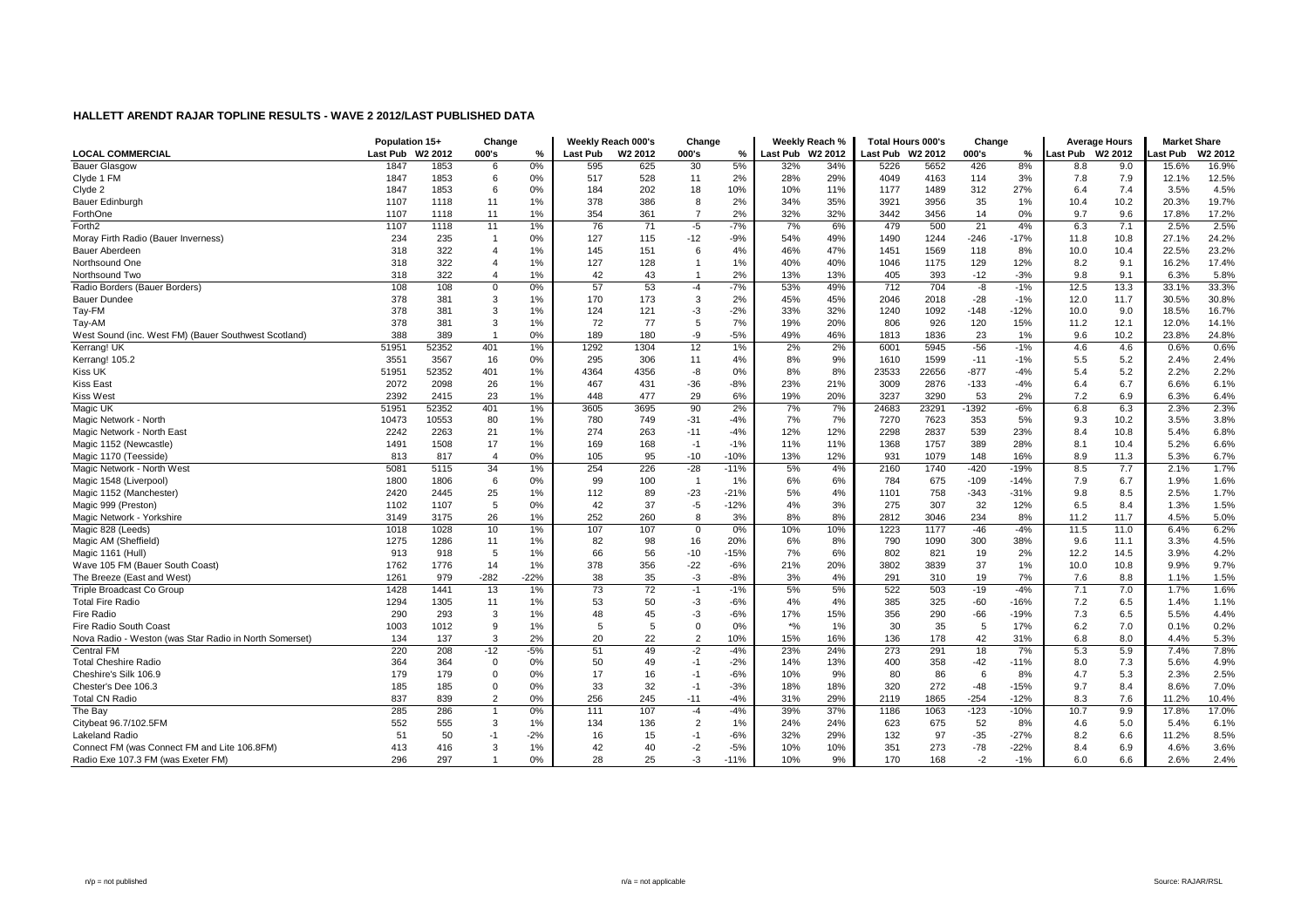|                                          | Population 15+  |                     | Change         |       |                 | Weekly Reach 000's  | Change         |        |          | Weekly Reach %      | <b>Total Hours 000's</b> |        | Change  |        |          | <b>Average Hours</b> | <b>Market Share</b> |                     |
|------------------------------------------|-----------------|---------------------|----------------|-------|-----------------|---------------------|----------------|--------|----------|---------------------|--------------------------|--------|---------|--------|----------|----------------------|---------------------|---------------------|
| <b>LOCAL COMMERCIAL</b>                  | <b>Last Pub</b> | W <sub>2</sub> 2012 | 000's          | %     | <b>Last Pub</b> | W <sub>2</sub> 2012 | 000's          | %      | Last Pub | W <sub>2</sub> 2012 | Last Pub W2 2012         |        | 000's   | %      | Last Pub | W <sub>2</sub> 2012  | ast Pub             | W <sub>2</sub> 2012 |
| 3FM                                      | 70              | 71                  |                | 1%    | 24              | 26                  | $\overline{2}$ | 8%     | 35%      | 37%                 | 218                      | 269    | 51      | 23%    | 9.0      | 10.2                 | 13.0%               | 15.9%               |
| Total Global Radio (UK)                  | 51951           | 52352               | 401            | 1%    | 19296           | 19320               | 24             | 0%     | 37%      | 37%                 | 167776                   | 63861  | $-3915$ | $-2%$  | 8.7      | 8.5                  | 16.0%               | 15.6%               |
| Total Choice (UK)                        | 51951           | 52352               | 401            | 1%    | 788             | 738                 | $-50$          | $-6%$  | 2%       | 1%                  | 3847                     | 3457   | $-390$  | $-10%$ | 4.9      | 4.7                  | 0.4%                | 0.3%                |
| Choice FM London                         | 11157           | 11249               | 92             | 1%    | 577             | 527                 | $-50$          | $-9%$  | 5%       | 5%                  | 2868                     | 2739   | $-129$  | $-4%$  | 5.0      | 5.2                  | 1.3%                | 1.3%                |
| Classic FM                               | 51951           | 52352               | 401            | $1\%$ | 5444            | 5480                | 36             | 1%     | 10%      | 10%                 | 37457                    | 34938  | $-2519$ | $-7%$  | 6.9      | 6.4                  | 3.5%                | 3.4%                |
| Capital Network (UK)                     | 51951           | 52352               | 401            | 1%    | 7048            | 6978                | $-70$          | $-1%$  | 14%      | 13%                 | 43853                    | 41854  | -1999   | $-5%$  | 6.2      | 6.0                  | 4.2%                | 4.0%                |
| Gold Network (UK)                        | 51951           | 52352               | 401            | $1\%$ | 1454            | 1467                | 13             | 1%     | 3%       | 3%                  | 13738                    | 13355  | $-383$  | $-3%$  | 9.5      | 9.1                  | 1.3%                | 1.3%                |
| Heart Network (UK)                       | 51951           | 52352               | 401            | $1\%$ | 7484            | 7381                | $-103$         | $-1%$  | 14%      | 14%                 | 52010                    | 53756  | 1746    | 3%     | 6.9      | 7.3                  | 5.0%                | 5.1%                |
| Total LBC (UK)                           | 51951           | 52352               | 401            | $1\%$ | 1178            | 1157                | $-21$          | $-2%$  | 2%       | 2%                  | 13921                    | 12333  | $-1588$ | $-11%$ | 11.8     | 10.7                 | 1.3%                | 1.2%                |
| Total XFM (UK)                           | 51951           | 52352               | 401            | $1\%$ | 809             | 882                 | 73             | 9%     | 2%       | 2%                  | 3810                     | 4078   | 268     | 7%     | 4.7      | 4.6                  | 0.4%                | 0.4%                |
| Global Radio London (ILR)                | 11157           | 11249               | 92             | $1\%$ | 4622            | 4402                | $-220$         | $-5%$  | 41%      | 39%                 | 41077                    | 36583  | $-4494$ | $-11%$ | 8.9      | 8.3                  | 18.9%               | 17.9%               |
| Global Radio (ILR)                       | 42694           | 43041               | 347            | $1\%$ | 13627           | 13568               | $-59$          | 0%     | 32%      | 32%                 | 118041                   | 115442 | $-2599$ | $-2%$  | 8.7      | 8.5                  | 13.9%               | 13.5%               |
| Capital Network (ILR)                    | 30346           | 30585               | 239            | 1%    | 6186            | 6094                | $-92$          | $-1%$  | 20%      | 20%                 | 40070                    | 38123  | $-1947$ | $-5%$  | 6.5      | 6.3                  | 6.8%                | 6.5%                |
| Capital Birmingham                       | 2124            | 2135                | 11             | $1\%$ | 431             | 470                 | 39             | 9%     | 20%      | 22%                 | 3201                     | 3547   | 346     | 11%    | 7.4      | 7.5                  | 7.9%                | 9.0%                |
| <b>Capital East Midlands</b>             | 1960            | 1974                | 14             | 1%    | 478             | 480                 | $\overline{2}$ | 0%     | 24%      | 24%                 | 3129                     | 3750   | 621     | 20%    | 6.5      | 7.8                  | 7.8%                | 8.9%                |
| Capital London                           | 11157           | 11249               | 92             | 1%    | 2269            | 2072                | $-197$         | $-9%$  | 20%      | 18%                 | 11621                    | 9427   | $-2194$ | $-19%$ | 5.1      | 4.5                  | 5.3%                | 4.6%                |
| Capital Manchester                       | 2838            | 2863                | 25             | $1\%$ | 453             | 519                 | 66             | 15%    | 16%      | 18%                 | 2479                     | 2912   | 433     | 17%    | 5.5      | 5.6                  | 4.8%                | 5.7%                |
| <b>Capital North East</b>                | 2218            | 2239                | 21             | $1\%$ | 521             | 494                 | $-27$          | $-5%$  | 23%      | 22%                 | 4369                     | 3344   | $-1025$ | $-23%$ | 8.4      | 6.8                  | 10.4%               | 8.1%                |
| Capital Scotland                         | 2739            | 2756                | 17             | $1\%$ | 484             | 519                 | 35             | 7%     | 18%      | 19%                 | 3260                     | 3619   | 359     | 11%    | 6.7      | 7.0                  | 6.7%                | 7.3%                |
| Capital South Coast                      | 1783            | 1796                | 13             | 1%    | 236             | 188                 | $-48$          | $-20%$ | 13%      | 10%                 | 1524                     | 1191   | $-333$  | $-22%$ | 6.4      | 6.3                  | 3.9%                | 2.9%                |
| Capital South Wales                      | 997             | 1003                | 6              | 1%    | 207             | 194                 | $-13$          | $-6%$  | 21%      | 19%                 | 1426                     | 1311   | $-115$  | $-8%$  | 6.9      | 6.8                  | 6.7%                | 6.3%                |
| Capital Yorkshire                        | 4532            | 4569                | 37             | 1%    | 1107            | 1068                | $-39$          | $-4%$  | 24%      | 23%                 | 8512                     | 7830   | $-682$  | $-8%$  | 7.7      | 7.3                  | 9.6%                | 8.9%                |
| Gold Network (ILR)                       | 32485           | 32889               | 404            | $1\%$ | 1180            | 1184                | $\overline{4}$ | 0%     | 4%       | 4%                  | 11843                    | 11516  | $-327$  | $-3%$  | 10.0     | 9.7                  | 1.8%                | 1.7%                |
| Gold (Birmingham & Black Country)        | 2077            | 2493                | 416            | 20%   | 71              | 89                  | 18             | 25%    | 3%       | 4%                  | 773                      | 1030   | 257     | 33%    | 10.9     | 11.6                 | 2.0%                | 2.2%                |
| Gold Cambridgeshire                      | 838             | 849                 | 11             | 1%    | 38              | 38                  | $\Omega$       | 0%     | 5%       | 4%                  | 435                      | 578    | 143     | 33%    | 11.3     | 15.2                 | 2.7%                | 3.3%                |
| Gold (Coventry & Warwickshire)           | 665             | 668                 | 3              | 0%    | 21              | 21                  | $\mathbf 0$    | 0%     | 3%       | 3%                  | 270                      | 306    | 36      | 13%    | 12.6     | 14.8                 | 2.2%                | 2.4%                |
| Gold Devon                               | 1028            | 1033                | 5              | 0%    | 52              | 40                  | $-12$          | $-23%$ | 5%       | 4%                  | 605                      | 501    | $-104$  | $-17%$ | 11.7     | 12.5                 | 2.6%                | 2.1%                |
| Gold East Anglia                         | 1205            | 1220                | 15             | 1%    | 64              | 70                  | 6              | 9%     | 5%       | 6%                  | 806                      | 783    | $-23$   | $-3%$  | 12.6     | 11.1                 | 2.9%                | 2.7%                |
| <b>Gold East Midlands</b>                | 1960            | 1974                | 14             | 1%    | 71              | 66                  | $-5$           | $-7%$  | 4%       | 3%                  | 842                      | 768    | $-74$   | $-9%$  | 11.9     | 11.6                 | 2.1%                | 1.8%                |
| <b>Gold Essex</b>                        | 1345            | 1361                | 16             | $1\%$ | 54              | 63                  | 9              | 17%    | 4%       | 5%                  | 574                      | 486    | $-88$   | $-15%$ | 10.6     | 7.7                  | 1.8%                | 1.6%                |
| <b>Gold Four Counties</b>                | 1994            | 2018                | 24             | 1%    | 79              | 96                  | 17             | 22%    | 4%       | 5%                  | 635                      | 766    | 131     | 21%    | 8.0      | 8.0                  | 1.6%                | 1.9%                |
| Gold Kent                                | 1178            | 1191                | 13             | $1\%$ | 49              | 44                  | $-5$           | $-10%$ | 4%       | 4%                  | 391                      | 254    | $-137$  | $-35%$ | 7.9      | 5.8                  | 1.3%                | 0.8%                |
| Gold London                              | 11157           | 11249               | 92             | $1\%$ | 266             | 330                 | 64             | 24%    | 2%       | 3%                  | 2589                     | 2125   | $-464$  | $-18%$ | 9.7      | 6.4                  | 1.2%                | 1.0%                |
| <b>Gold Manchester</b>                   | 2838            | 2863                | 25             | $1\%$ | 103             | 115                 | 12             | 12%    | 4%       | 4%                  | 834                      | 921    | 87      | 10%    | 8.1      | 8.0                  | 1.6%                | 1.8%                |
| Gold North West & Wales                  | 998             | 998                 | $\overline{0}$ | 0%    | 30              | 28                  | $-2$           | $-7%$  | 3%       | 3%                  | 272                      | 246    | $-26$   | $-10%$ | 9.2      | 8.9                  | 1.3%                | 1.2%                |
| Gold (Shropshire)                        | n/p             | 360                 | n/a            | n/a   | n/p             | 10                  | n/a            | n/a    | n/a      | 3%                  | n/p                      | 59     | n/a     | n/a    | n/p      | 5.7                  | n/p                 | 0.8%                |
| <b>Gold Solent</b>                       | 1783            | 1796                | 13             | 1%    | 72              | 68                  | $-4$           | $-6%$  | 4%       | 4%                  | 689                      | 593    | $-96$   | $-14%$ | 9.6      | 8.7                  | 1.8%                | 1.5%                |
| <b>Gold South Wales</b>                  | 997             | 1003                | 6              | 1%    | 54              | 63                  | -9             | 17%    | 5%       | 6%                  | 577                      | 757    | 180     | 31%    | 10.6     | 11.9                 | 2.7%                | 3.6%                |
| <b>Gold Sussex</b>                       | 1358            | 1372                | 14             | $1\%$ | 66              | 64                  | $-2$           | $-3%$  | 5%       | 5%                  | 664                      | 832    | 168     | 25%    | 10.1     | 13.0                 | 2.2%                | 2.7%                |
| <b>Gold Thames Valley</b>                | 1424            | 1438                | 14             | 1%    | 41              | 37                  | $-4$           | $-10%$ | 3%       | 3%                  | 387                      | 334    | $-53$   | $-14%$ | 9.5      | 9.1                  | 1.3%                | 1.1%                |
| <b>Gold West Country</b>                 | 2171            | 2195                | 24             | 1%    | 94              | 96                  | $\overline{2}$ | 2%     | 4%       | 4%                  | 882                      | 983    | 101     | 11%    | 9.4      | 10.2                 | 1.8%                | 2.0%                |
| Heart Network (ILR)                      | 29299           | 29540               | 241            | $1\%$ | 6802            | 6716                | -86            | $-1%$  | 23%      | 23%                 | 48844                    | 50200  | 1356    | 3%     | 7.2      | 7.5                  | 8.2%                | 8.3%                |
| <b>Heart Cambridgeshire</b>              | 838             | 849                 | 11             | 1%    | 205             | 208                 | 3              | 1%     | 24%      | 25%                 | 1367                     | 1598   | 231     | 17%    | 6.7      | 7.7                  | 8.5%                | 9.2%                |
| Heart Cornwall (was 105-107 Atlantic FM) | 454             | 459                 | 5              | $1\%$ | 66              | 68                  | $\overline{2}$ | 3%     | 15%      | 15%                 | 355                      | 438    | 83      | 23%    | 5.4      | 6.4                  | 3.4%                | 4.0%                |
| Heart Devon                              | 1028            | 1033                | 5              | 0%    | 299             | 305                 | 6              | 2%     | 29%      | 30%                 | 2072                     | 2360   | 288     | 14%    | 6.9      | 7.7                  | 8.9%                | 10.1%               |
| <b>Heart East Anglia</b>                 | 1205            | 1220                | 15             | 1%    | 312             | 297                 | $-15$          | $-5%$  | 26%      | 24%                 | 2094                     | 1982   | $-112$  | $-5%$  | 6.7      | 6.7                  | 7.4%                | 6.9%                |
| <b>Heart East Midlands</b>               | 2188            | 2204                | 16             | $1\%$ | 97              | 110                 | 13             | 13%    | 4%       | 5%                  | 336                      | 371    | 35      | 10%    | 3.4      | 3.4                  | 0.7%                | 0.8%                |
| <b>Heart Essex</b>                       | 1345            | 1361                | 16             | $1\%$ | 399             | 414                 | 15             | 4%     | 30%      | 30%                 | 3845                     | 3067   | $-778$  | $-20%$ | 9.6      | 7.4                  | 12.1%               | 10.1%               |
| <b>Heart Four Counties</b>               | 1994            | 2018                | 24             | 1%    | 617             | 581                 | $-36$          | $-6%$  | 31%      | 29%                 | 4064                     | 4030   | $-34$   | $-1%$  | 6.6      | 6.9                  | 10.4%               | 9.9%                |
| Heart Kent                               | 1178            | 1191                | 13             | 1%    | 353             | 368                 | 15             | 4%     | 30%      | 31%                 | 3499                     | 4499   | 1000    | 29%    | 9.9      | 12.2                 | 11.9%               | 14.9%               |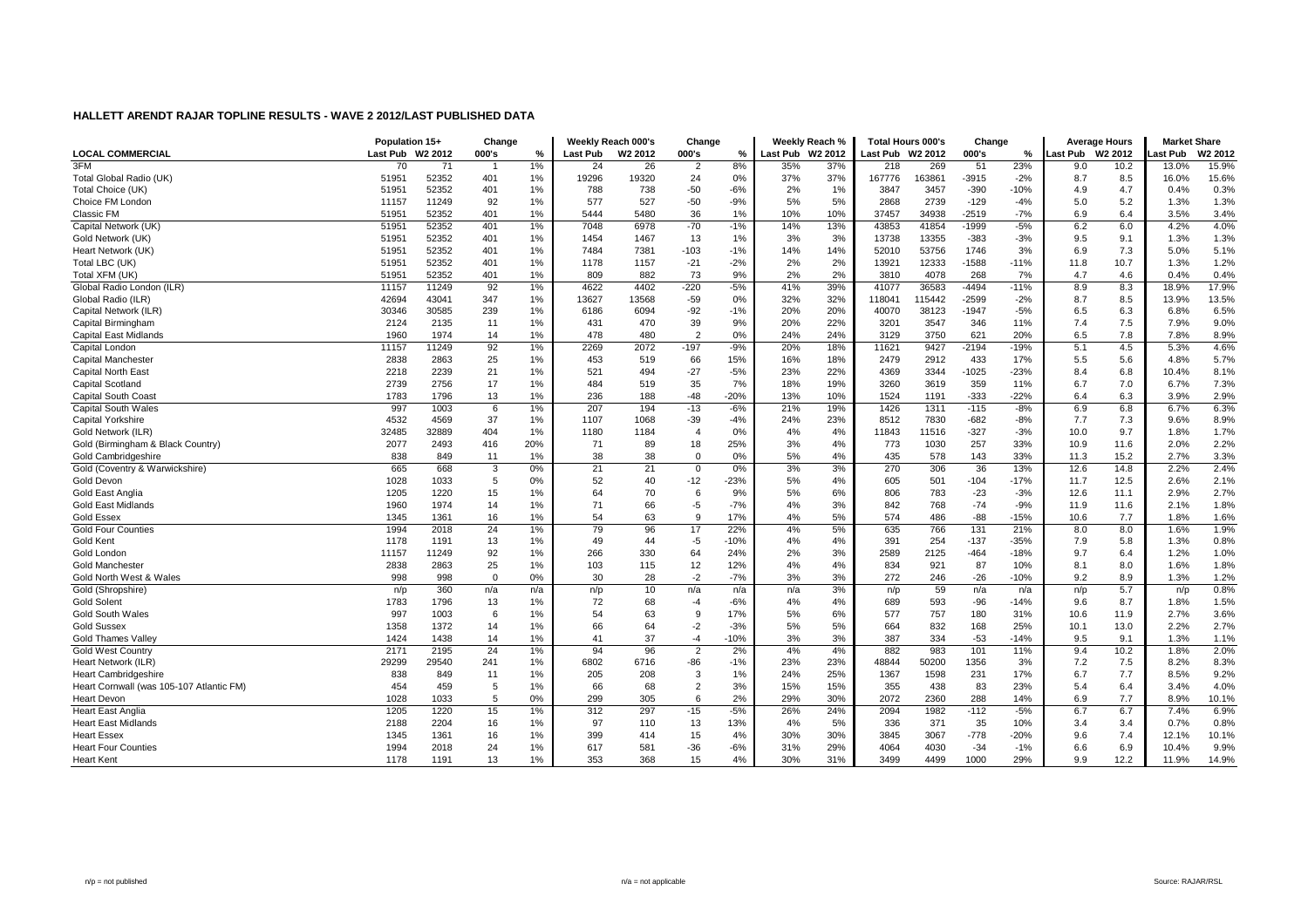|                                                          | Population 15+  |                     | Change   |       |                 | Weekly Reach 000's  | Change         |                |            | Weekly Reach % | <b>Total Hours 000's</b> |       | Change        |        |                  | <b>Average Hours</b> | <b>Market Share</b> |                     |
|----------------------------------------------------------|-----------------|---------------------|----------|-------|-----------------|---------------------|----------------|----------------|------------|----------------|--------------------------|-------|---------------|--------|------------------|----------------------|---------------------|---------------------|
| <b>LOCAL COMMERCIAL</b>                                  | <b>Last Pub</b> | W <sub>2</sub> 2012 | 000's    | $\%$  | <b>Last Pub</b> | W <sub>2</sub> 2012 | 000's          | %              | Last Pub   | W2 2012        | Last Pub W2 2012         |       | 000's         | %      | Last Pub W2 2012 |                      | Last Pub            | W <sub>2</sub> 2012 |
| <b>Heart London</b>                                      | 11157           | 11249               | 92       | 1%    | 1939            | 1798                | $-141$         | $-7%$          | 17%        | 16%            | 9505                     | 10916 | 1411          | 15%    | 4.9              | 6.1                  | 4.4%                | 5.3%                |
| Heart North West and Wales                               | 996             | 999                 | 3        | 0%    | 205             | 246                 | 41             | 20%            | 21%        | 25%            | 1659                     | 1759  | 100           | 6%     | 8.1              | 7.1                  | 7.7%                | 7.6%                |
| <b>Heart Solent</b>                                      | 1783            | 1796                | 13       | $1\%$ | 322             | 341                 | 19             | 6%             | 18%        | 19%            | 2050                     | 2856  | 806           | 39%    | 6.4              | 8.4                  | 5.3%                | 7.0%                |
| <b>Heart Sussex</b>                                      | 1358            | 1372                | 14       | $1\%$ | 367             | 365                 | $-2$           | $-1%$          | 27%        | 27%            | 3665                     | 3614  | $-51$         | $-1%$  | 10.0             | 9.9                  | 12.3%               | 11.8%               |
| <b>Heart Thames Valley</b>                               | 1424            | 1438                | 14       | $1\%$ | 385             | 361                 | $-24$          | $-6%$          | 27%        | 25%            | 2759                     | 2511  | $-248$        | $-9%$  | 7.2              | 7.0                  | 9.2%                | 8.6%                |
| <b>Heart West Country</b>                                | 2171            | 2195                | 24       | 1%    | 677             | 666                 | $-11$          | $-2%$          | 31%        | 30%            | 5400                     | 5679  | 279           | 5%     | 8.0              | 8.5                  | 11.2%               | 11.8%               |
| <b>Heart West Midlands</b>                               | 3584            | 3601                | 17       | 0%    | 766             | 755                 | $-11$          | $-1%$          | 21%        | 21%            | 6238                     | 5649  | $-589$        | $-9%$  | 8.1              | 7.5                  | 9.2%                | 8.4%                |
| LBC (ILR)                                                | 11157           | 11249               | 92       | 1%    | 1053            | 929                 | $-124$         | $-12%$         | 9%         | 8%             | 12789                    | 9419  | $-3370$       | $-26%$ | 12.1             | 10.1                 | 5.9%                | 4.6%                |
| LBC 97.3                                                 | 11157           | 11249               | 92       | $1\%$ | 867             | 809                 | $-58$          | $-7%$          | 8%         | 7%             | 10026                    | 7809  | $-2217$       | $-22%$ | 11.6             | 9.6                  | 4.6%                | 3.8%                |
| LBC News 1152                                            | 11157           | 11249               | 92       | 1%    | 405             | 355                 | $-50$          | $-12%$         | 4%         | 3%             | 2763                     | 1610  | $-1153$       | $-42%$ | 6.8              | 4.5                  | 1.3%                | 0.8%                |
| $XFM$ (ILR)                                              | 13994           | 14112               | 118      | $1\%$ | 584             | 630                 | 46             | 8%             | 4%         | 4%             | 2729                     | 2867  | 138           | 5%     | 4.7              | 4.6                  | 1.0%                | 1.1%                |
| <b>XFM London</b>                                        | 11157           | 11249               | 92       | $1\%$ | 409             | 417                 | 8              | 2%             | 4%         | 4%             | 1705                     | 1957  | 252           | 15%    | 4.2              | 4.7                  | 0.8%                | 1.0%                |
| <b>XFM Manchester</b>                                    | 2838            | 2863                | 25       | $1\%$ | 153             | 211                 | 58             | 38%            | 5%         | 7%             | 707                      | 1071  | 364           | 51%    | 4.6              | 5.1                  | 1.4%                | 2.1%                |
| <b>Total GMG Radio</b>                                   | 51951           | 52352               | 401      | 1%    | 5568            | 5475                | $-93$          | $-2%$          | 11%        | 10%            | 46402                    | 46499 | 97            | 0%     | 8.3              | 8.5                  | 4.4%                | 4.4%                |
| <b>GMG Radio North West Total</b>                        | 5272            | 5306                | 34       | 1%    | 1268            | 1306                | 38             | 3%             | 24%        | 25%            | 11371                    | 11562 | 191           | 2%     | 9.0              | 8.9                  | 10.8%               | 11.0%               |
| GMG Radio North West Regional                            | 5234            | 5268                | 34       | $1\%$ | 1190            | 1216                | 26             | 2%             | 23%        | 23%            | 10344                    | 10395 | 51            | 0%     | 8.7              | 8.5                  | 9.9%                | 10.0%               |
| <b>GMG Radio North East</b>                              | 2242            | 2263                | 21       | $1\%$ | 637             | 586                 | $-51$          | $-8%$          | 28%        | 26%            | 5363                     | 5331  | $-32$         | $-1%$  | 8.4              | 9.1                  | 12.5%               | 12.8%               |
| <b>GMG Radio Scotland</b>                                | 2903            | 2919                | 16       | $1\%$ | 866             | 836                 | $-30$          | $-3%$          | 30%        | 29%            | 8728                     | 8589  | $-139$        | $-2%$  | 10.1             | 10.3                 | 16.8%               | 16.4%               |
| <b>Total Real Radio UK</b>                               | 51951           | 52352               | 401      | 1%    | 2641            | 2581                | $-60$          | $-2%$          | 5%         | 5%             | 21307                    | 20994 | $-313$        | $-1%$  | 8.1              | 8.1                  | 2.0%                | 2.0%                |
| <b>Total Real Radio ILR Network</b>                      | 15499           | 15608               | 109      | $1\%$ | 2404            | 2344                | $-60$          | $-2%$          | 16%        | 15%            | 20241                    | 19752 | $-489$        | $-2%$  | 8.4              | 8.4                  | 6.7%                | 6.6%                |
| Real Radio Brand UK                                      | 51951           | 52352               | 401      | $1\%$ | 2506            | 2422                | $-84$          | $-3%$          | 5%         | 5%             | 19867                    | 19424 | $-443$        | $-2%$  | 7.9              | 8.0                  | 1.9%                | 1.8%                |
| Real Radio Brand ILR Network                             | 15462           | 15570               | 108      | $1\%$ | 2269            | 2184                | $-85$          | $-4%$          | 15%        | 14%            | 18801                    | 18182 | $-619$        | $-3%$  | 8.3              | 8.3                  | 6.3%                | 6.1%                |
| Real Radio North East - (was Century Radio)              | 2242            | 2263                | 21       | $1\%$ | 309             | 265                 | $-44$          | $-14%$         | 14%        | 12%            | 2031                     | 2001  | $-30$         | $-1%$  | 6.6              | 7.6                  | 4.7%                | 4.8%                |
| <b>Total Real Radio North West</b>                       | 5272            | 5306                | 34       | $1\%$ | 554             | 565                 | 11             | 2%             | 11%        | 11%            | 4482                     | 4303  | $-179$        | $-4%$  | 8.1              | 7.6                  | 4.3%                | 4.1%                |
| Real Radio North West - (was Century Radio)              | 5234            | 5268                | 34       | $1\%$ | 461             | 446                 | $-15$          | $-3%$          | 9%         | 8%             | 3456                     | 3136  | $-320$        | $-9%$  | 7.5              | 7.0                  | 3.3%                | 3.0%                |
| 106.1 Real XS Manchester (was 106.1 Rock Radio)          | 2838            | 2863                | 25       | 1%    | 122             | 160                 | 38             | 31%            | 4%         | 6%             | 1027                     | 1167  | 140           | 14%    | 8.4              | 7.3                  | 2.0%                | 2.3%                |
| <b>Total Real Radio Scotland</b>                         | 2716            | 2732                | 16       | $1\%$ | 693             | 640                 | $-53$          | $-8%$          | 26%        | 23%            | 6386                     | 6113  | $-273$        | $-4%$  | 9.2              | 9.5                  | 13.2%               | 12.4%               |
| Real Radio Scotland                                      | 2716            | 2732                | 16       | 1%    | 650             | 599                 | $-51$          | $-8%$          | 24%        | 22%            | 5972                     | 5710  | $-262$        | $-4%$  | 9.2              | 9.5                  | 12.4%               | 11.6%               |
| 96.3 Real XS Glasgow (was 96.3 Rock Radio)               | 819             | 822                 | 3        | 0%    | 68              | 74                  | 6              | 9%             | 8%         | 9%             | 414                      | 403   | $-11$         | $-3%$  | 6.0              | 5.4                  | 3.0%                | 2.8%                |
| <b>Real Radio Wales</b>                                  | 2524            | 2533                | 9        | 0%    | 467             | 497                 | 30             | 6%             | 19%        | 20%            | 4144                     | 4473  | 329           | 8%     | 8.9              | 9.0                  | 7.5%                | 8.0%                |
| Real Radio Wales (North)                                 | 688             | 689                 |          | 0%    | 56              | 73                  | 17             | 30%            | 8%         | 11%            | 349                      | 618   | 269           | 77%    | 6.2              | 8.5                  | 2.4%                | 3.9%                |
| Real Radio Wales (South)                                 | 1836            | 1844                | -8       | 0%    | 412             | 425                 | 13             | 3%             | 22%        | 23%            | 3795                     | 3855  | 60            | 2%     | 9.2              | 9.1                  | 9.3%                | 9.6%                |
| Real Radio Yorkshire                                     | 2877            | 2905                | 28       | $1\%$ | 386             | 388                 | $\overline{2}$ | 1%             | 13%        | 13%            | 3246                     | 2970  | $-276$        | $-9%$  | 8.4              | 7.7                  | 6.2%                | 5.7%                |
| Smooth Radio UK                                          | 51951           | 52352               | 401      | 1%    | 3317            | 3260                | $-57$          | $-2%$          | 6%         | 6%             | 25095                    | 25505 | 410           | 2%     | 7.6              | 7.8                  | 2.4%                | 2.4%                |
| Smooth Radio ILR Network                                 | 26249           | 26432               | 183      | $1\%$ | 2805            | 2751                | $-54$          | $-2%$          | 11%        | 10%            | 22015                    | 22316 | 301           | 1%     | 7.8              | 8.1                  | 4.3%                | 4.4%                |
| Smooth Radio Midlands                                    | 5722            | 5752                | 30       | 1%    | 705             | 677                 | $-28$          | $-4%$          | 12%        | 12%            | 6683                     | 7083  | 400           | 6%     | 9.5              | 10.5                 | 6.0%                | 6.3%                |
|                                                          | 2178            |                     |          | $1\%$ | 320             |                     |                |                |            |                |                          | 2976  |               | $-7%$  |                  |                      |                     | 6.4%                |
| Smooth Radio East Midlands<br>Smooth Radio West Midlands | 3584            | 2192<br>3601        | 14<br>17 | 0%    | 387             | 303<br>378          | $-17$<br>-9    | $-5%$<br>$-2%$ | 15%<br>11% | 14%<br>11%     | 3202<br>3485             | 4124  | $-226$<br>639 | 18%    | 10.0<br>9.0      | 9.8<br>10.9          | 7.2%<br>5.2%        | 6.2%                |
|                                                          | 1894            | 1900                | 6        | 0%    | 290             | 300                 | 10             | 3%             |            | 16%            | 2342                     | 2476  | 134           | 6%     | 8.1              | 8.3                  | 6.9%                | 7.2%                |
| Smooth Radio Glasgow                                     |                 |                     | 92       |       |                 |                     |                |                | 15%<br>6%  | 3%             |                          |       |               |        |                  |                      |                     | 0.7%                |
| Smooth Radio London                                      | 11157           | 11249               |          | 1%    | 626             | 385                 | $-241$         | $-38%$         |            |                | 3071                     | 1449  | $-1622$       | $-53%$ | 4.9              | 3.8                  | 1.4%                |                     |
| Smooth Radio North East                                  | 2242            | 2263                | 21       | $1\%$ | 420             | 390                 | $-30$          | $-7%$          | 19%        | 17%            | 3333                     | 3330  | $-3$          | 0%     | 7.9              | 8.5                  | 7.8%                | 8.0%                |
| Smooth Radio North West                                  | 5234            | 5268                | 34       | 1%    | 848             | 886                 | 38             | 4%             | 16%        | 17%            | 6889                     | 7259  | 370           | 5%     | 8.1              | 8.2                  | 6.6%                | 7.0%                |
| IOW Radio                                                | 122             | 121                 | $-1$     | $-1%$ | 39              | 36                  | $-3$           | $-8%$          | 32%        | 30%            | 385                      | 391   | 6             | 2%     | 9.9              | 10.8                 | 13.1%               | 13.4%               |
| JACKfm Oxfordshire                                       | 500             | 506                 | 6        | 1%    | 70              | 74                  | $\overline{4}$ | 6%             | 14%        | 15%            | 495                      | 533   | 38            | 8%     | 7.1              | 7.2                  | 4.5%                | 5.1%                |
| Glide FM 1079 (was Oxford's FM107.9)                     | 488             | 494                 | 6        | 1%    | 19              | 16                  | -3             | $-16%$         | 4%         | 3%             | 148                      | 41    | $-107$        | $-72%$ | 7.7              | 2.6                  | 1.4%                | 0.4%                |
| 106 JACKfm (Oxford)                                      | 500             | 506                 | 6        | $1\%$ | 57              | 65                  | 8              | 14%            | 11%        | 13%            | 346                      | 492   | 146           | 42%    | 6.1              | 7.6                  | 3.2%                | 4.7%                |
| Jack FM South Coast (Was The Coast)                      | 1692            | 1706                | 14       | 1%    | 165             | 193                 | 28             | 17%            | 10%        | 11%            | 1304                     | 1253  | $-51$         | $-4%$  | 7.9              | 6.5                  | 3.5%                | 3.3%                |
| 106 JACKfm/Star Radio (Bristol)                          | 615             | 759                 | 144      | 23%   | 124             | 133                 | -9             | 7%             | 20%        | 17%            | 754                      | 670   | -84           | $-11%$ | 6.1              | 5.1                  | 5.7%                | 4.3%                |
| 106 JACKfm (Bristol) (was Original 106)                  | 614             | 623                 | 9        | $1\%$ | 118             | 116                 | $-2$           | $-2%$          | 19%        | 19%            | 495                      | 452   | $-43$         | $-9%$  | 4.2              | 3.9                  | 4.0%                | 3.5%                |
| The Breeze (South West) (was Star Radio (Bristol))       | 478             | 711                 | 233      | 49%   | 23              | 29                  | 6              | 26%            | 5%         | 4%             | 95                       | 218   | 123           | 129%   | 4.1              | 7.5                  | 0.9%                | 1.5%                |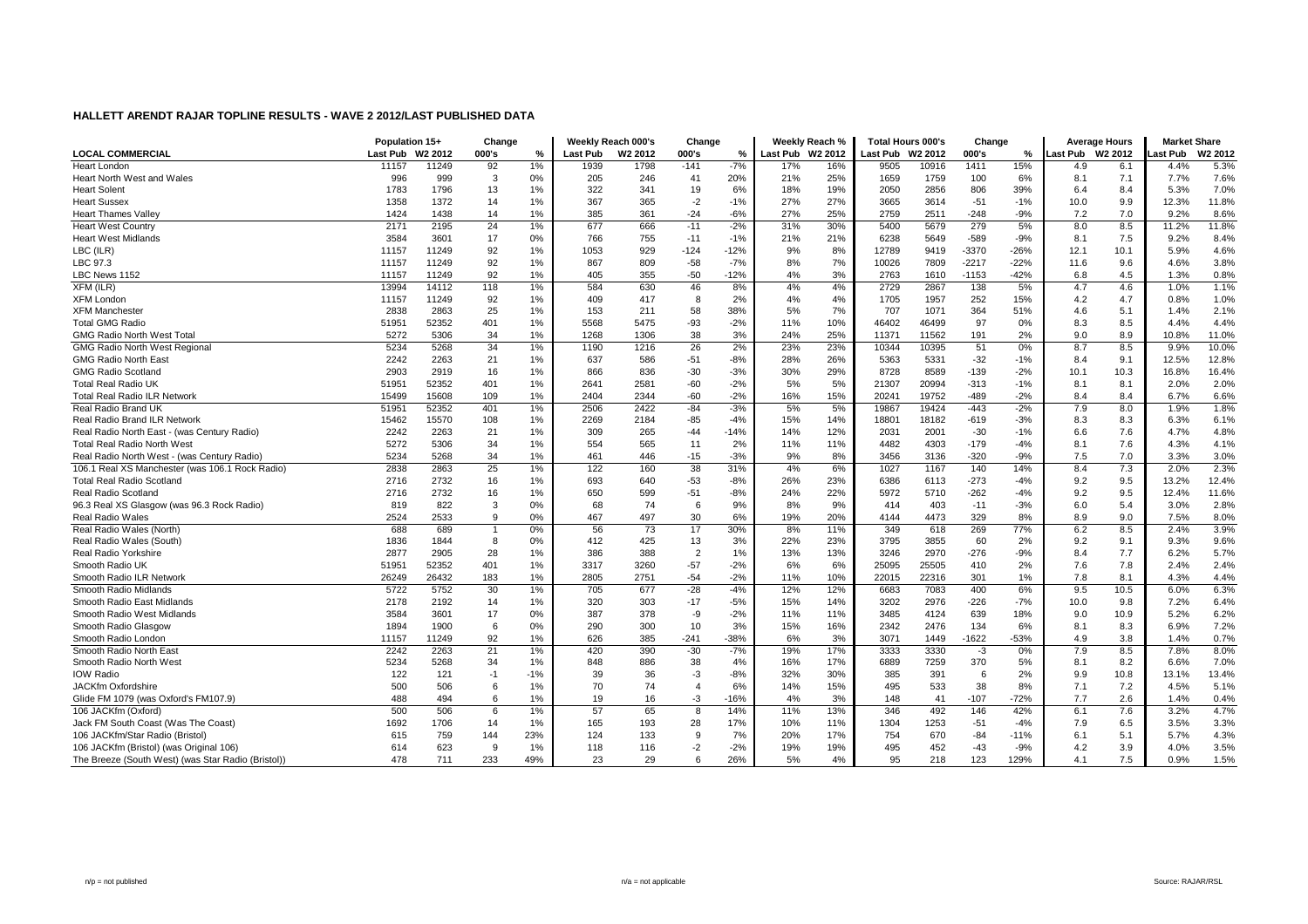|                                                             | Population 15+   |       | Change         |        |          | Weekly Reach 000's  | Change         |        |                  | Weekly Reach % | <b>Total Hours 000's</b> |       | Change         |        | <b>Average Hours</b> |      | <b>Market Share</b> |         |
|-------------------------------------------------------------|------------------|-------|----------------|--------|----------|---------------------|----------------|--------|------------------|----------------|--------------------------|-------|----------------|--------|----------------------|------|---------------------|---------|
| <b>LOCAL COMMERCIAL</b>                                     | Last Pub W2 2012 |       | 000's          | %      | Last Pub | W <sub>2</sub> 2012 | 000's          | %      | Last Pub W2 2012 |                | Last Pub W2 2012         |       | 000's          | %      | Last Pub W2 2012     |      | ast Pub             | W2 2012 |
| Kingdom FM                                                  | 288              | 288   | $\mathbf 0$    | 0%     | 78       | 83                  | 5              | 6%     | 27%              | 29%            | 634                      | 713   | 79             | 12%    | 8.2                  | 8.6  | 11.3%               | 12.6%   |
| kmfm Group                                                  | 1032             | 1044  | 12             | $1\%$  | 152      | 157                 | 5              | 3%     | 15%              | 15%            | 1363                     | 1193  | $-170$         | $-12%$ | 9.0                  | 7.6  | 5.3%                | 4.6%    |
| kmfm East                                                   | 504              | 512   | 8              | 2%     | 98       | 100                 | $\overline{2}$ | 2%     | 20%              | 20%            | 959                      | 754   | $-205$         | $-21%$ | 9.7                  | 7.5  | 7.8%                | 6.2%    |
| kmfm West                                                   | 528              | 532   | $\overline{4}$ | 1%     | 54       | 57                  | 3              | 6%     | 10%              | 11%            | 405                      | 439   | 34             | 8%     | 7.5                  | 7.7  | 3.0%                | 3.2%    |
| Lincs FM Group                                              | 2691             | 2393  | $-298$         | $-11%$ | 650      | 620                 | -30            | $-5%$  | 24%              | 26%            | 7006                     | 6504  | $-502$         | $-7%$  | 10.8                 | 10.5 | 12.5%               | 13.1%   |
| Lincs FM 102.2                                              | 903              | 907   | $\overline{4}$ | 0%     | 309      | 304                 | -5             | $-2%$  | 34%              | 34%            | 4069                     | 3736  | $-333$         | $-8%$  | 13.2                 | 12.3 | 19.5%               | 18.0%   |
| Lincs FM Group Yorkshire                                    | 1494             | 1503  | 9              | $1\%$  | 311      | 312                 | $\overline{1}$ | 0%     | 21%              | 21%            | 2673                     | 2602  | $-71$          | $-3%$  | 8.6                  | 8.3  | 9.0%                | 8.9%    |
| Dearne FM                                                   | 230              | 232   | $\overline{2}$ | $1\%$  | 55       | 49                  | -6             | $-11%$ | 24%              | 21%            | 487                      | 408   | $-79$          | $-16%$ | 8.9                  | 8.3  | 10.8%               | 9.4%    |
| <b>KCFM 99.8</b>                                            | 451              | 454   | 3              | $1\%$  | 79       | 86                  | $\overline{7}$ | 9%     | 17%              | 19%            | 756                      | 699   | $-57$          | $-8%$  | 9.6                  | 8.1  | 8.2%                | 8.1%    |
| <b>Ridings FM</b>                                           | 296              | 299   | 3              | 1%     | 45       | 42                  | -3             | $-7%$  | 15%              | 14%            | 326                      | 282   | $-44$          | $-13%$ | 7.2                  | 6.7  | 5.6%                | 4.9%    |
| <b>Rother FM</b>                                            | 206              | 207   |                | $0\%$  | 39       | 39                  | $\overline{0}$ | 0%     | 19%              | 19%            | 274                      | 303   | 29             | 11%    | 7.1                  | 7.8  | 7.0%                | 7.9%    |
| Trax FM                                                     | 362              | 363   | $\overline{1}$ | 0%     | 94       | 96                  | $\overline{2}$ | 2%     | 26%              | 26%            | 830                      | 910   | 80             | 10%    | 8.9                  | 9.5  | 11.7%               | 12.2%   |
| The Local Radio Company Group Total                         | 1981             | 1995  | 14             | 1%     | 506      | 511                 | 5              | 1%     | 26%              | 26%            | 4465                     | 4407  | $-58$          | $-1%$  | 8.8                  | 8.6  | 11.1%               | 10.9%   |
| 2BR                                                         | 190              | 191   | $\overline{1}$ | 1%     | 58       | 60                  | $\overline{2}$ | 3%     | 31%              | 32%            | 487                      | 470   | $-17$          | $-3%$  | 8.4                  | 7.8  | 14.3%               | 14.1%   |
| Minster FM                                                  | 308              | 312   | $\overline{4}$ | 1%     | 69       | 70                  | $\overline{1}$ | 1%     | 22%              | 22%            | 495                      | 423   | $-72$          | $-15%$ | 7.2                  | 6.0  | 7.9%                | 6.6%    |
| <b>Mix 96</b>                                               | 122              | 121   | $-1$           | $-1%$  | 36       | 37                  | $\overline{1}$ | 3%     | 29%              | 30%            | 221                      | 228   | $\overline{7}$ | 3%     | 6.2                  | 6.2  | 8.1%                | 8.6%    |
| Spire FM                                                    | 114              | 115   | $\overline{1}$ | $1\%$  | 44       | 40                  | -4             | $-9%$  | 38%              | 35%            | 454                      | 407   | $-47$          | $-10%$ | 10.3                 | 10.1 | 17.4%               | 15.8%   |
| Spirit FM                                                   | 216              | 218   | $\overline{2}$ | $1\%$  | 42       | 50                  | 8              | 19%    | 20%              | 23%            | 391                      | 465   | 74             | 19%    | 9.2                  | 9.2  | 8.4%                | 9.7%    |
| <b>Star North East</b>                                      | 378              | 381   | 3              | 1%     | 51       | 51                  | $\overline{0}$ | 0%     | 14%              | 13%            | 418                      | 438   | 20             | 5%     | 8.2                  | 8.5  | 5.9%                | 6.1%    |
| Star NE - North (was Durham FM)                             | 209              | 213   | $\overline{4}$ | 2%     | 24       | 23                  | $-1$           | $-4%$  | 11%              | 11%            | 183                      | 183   | $\mathbf 0$    | 0%     | 7.6                  | 7.8  | 4.9%                | 4.8%    |
| Star NE - South (was Alpha 103.2)                           | 169              | 168   | -1             | $-1%$  | 27       | 28                  | $\mathbf{1}$   | 4%     | 16%              | 17%            | 235                      | 255   | 20             | 9%     | 8.6                  | 9.1  | 7.1%                | 7.6%    |
| 97.2 Stray FM                                               | 144              | 145   | $\overline{1}$ | $1\%$  | 44       | 47                  | 3              | 7%     | 31%              | 33%            | 302                      | 348   | 46             | 15%    | 6.8                  | 7.4  | 10.7%               | 11.7%   |
| Sun FM                                                      | 273              | 276   | 3              | $1\%$  | 75       | 67                  | -8             | $-11%$ | 27%              | 24%            | 744                      | 635   | $-109$         | $-15%$ | 9.9                  | 9.4  | 15.2%               | 12.9%   |
| <b>Wessex FM</b>                                            | 118              | 118   | $\mathbf{0}$   | 0%     | 43       | 47                  | $\overline{4}$ | 9%     | 37%              | 40%            | 451                      | 507   | 56             | 12%    | 10.4                 | 10.8 | 15.5%               | 17.8%   |
| Yorkshire Coast Radio                                       | 117              | 118   | $\overline{1}$ | $1\%$  | 44       | 40                  | $-4$           | $-9%$  | 37%              | 34%            | 501                      | 484   | $-17$          | $-3%$  | 11.5                 | 12.1 | 18.2%               | 18.4%   |
| Radio Mansfield 103.2                                       | 154              | 154   | $\Omega$       | 0%     | 38       | 39                  | $\overline{1}$ | 3%     | 25%              | 25%            | 358                      | 353   | $-5$           | $-1%$  | 9.4                  | 9.0  | 10.8%               | 10.8%   |
| Manx Radio                                                  | 70               | 71    | $\overline{1}$ | $1\%$  | 39       | 38                  | $-1$           | $-3%$  | 55%              | 53%            | 472                      | 467   | $-5$           | $-1%$  | 12.2                 | 12.4 | 28.1%               | 27.6%   |
| <b>Midwest Radio</b>                                        | 168              | 169   |                | 1%     | 41       | 37                  | $-4$           | $-10%$ | 24%              | 22%            | 368                      | 445   | 77             | 21%    | 9.0                  | 12.0 | 8.7%                | 10.7%   |
| Original 106 (Aberdeen)                                     | 318              | 322   | $\overline{4}$ | 1%     | 50       | 47                  | $-3$           | $-6%$  | 16%              | 15%            | 382                      | 352   | $-30$          | $-8%$  | 7.7                  | 7.4  | 5.9%                | 5.2%    |
| <b>Total Orion Midlands</b>                                 | 5899             | 6248  | 349            | 6%     | 1256     | 1207                | -49            | $-4%$  | 21%              | 19%            | 10278                    | 10240 | $-38$          | 0%     | 8.2                  | 8.5  | 8.9%                | 8.2%    |
| Orion Midlands FM                                           | 5899             | 6248  | 349            | 6%     | 1180     | 1114                | $-66$          | $-6%$  | 20%              | 18%            | 9055                     | 8845  | $-210$         | $-2%$  | 7.7                  | 7.9  | 7.9%                | 7.1%    |
| Gem 106                                                     | 2187             | 2358  | 171            | 8%     | 380      | 407                 | 27             | 7%     | 17%              | 17%            | 2804                     | 3247  | 443            | 16%    | 7.4                  | 8.0  | 6.3%                | 6.5%    |
| Free Radio (West Midlands)                                  | 3802             | 3981  | 179            | 5%     | 878      | 802                 | $-76$          | $-9%$  | 23%              | 20%            | 7474                     | 6994  | $-480$         | $-6%$  | 8.5                  | 8.7  | 10.3%               | 9.2%    |
| Free Radio FM (West Midlands)                               | 3802             | 3981  | 179            | 5%     | 801      | 708                 | $-93$          | $-12%$ | 21%              | 18%            | 6251                     | 5599  | $-652$         | $-10%$ | 7.8                  | 7.9  | 8.6%                | 7.4%    |
| <b>Gold West Midlands</b>                                   | n/p              | 3521  | n/a            | n/a    | n/p      | 120                 | n/a            | n/a    | n/p              | 3%             | n/p                      | 1395  | n/a            | n/a    | n/p                  | 11.6 | n/p                 | 2.1%    |
| Free Radio (Birmingham & Black Country)                     | n/p              | 2493  | n/a            | n/a    | n/p      | 488                 | n/a            | n/a    | n/p              | 20%            | n/p                      | 4474  | n/a            | n/a    | n/p                  | 9.2  | n/p                 | 9.6%    |
| Free Radio FM (Birmingham & Black Country)                  | n/p              | 2493  | n/a            | n/a    | n/p      | 419                 | n/a            | n/a    | n/p              | 17%            | n/p                      | 3444  | n/a            | n/a    | n/p                  | 8.2  | n/p                 | 7.4%    |
| Gold (Birmingham & Black Country)                           | 2077             | 2493  | 416            | 20%    | 71       | 89                  | 18             | 25%    | 3%               | 4%             | 773                      | 1030  | 257            | 33%    | 10.9                 | 11.6 | 2.0%                | 2.2%    |
| Free Radio (Coventry & Warwickshire)                        | n/p              | 668   | n/a            | n/a    | n/p      | 148                 | n/a            | n/a    | n/p              | 22%            | n/p                      | 1099  | n/a            | n/a    | n/p                  | 7.4  | n/p                 | 8.7%    |
| Free Radio FM (Coventry & Warwickshire) (was Mercia)        | 665              | 668   | 3              | 0%     | 144      | 129                 | $-15$          | $-10%$ | 22%              | 19%            | 749                      | 793   | 44             | 6%     | 5.2                  | 6.1  | 6.2%                | 6.3%    |
| Gold (Coventry & Warwickshire)                              | 665              | 668   | 3              | $0\%$  | 21       | 21                  | $\overline{0}$ | 0%     | 3%               | 3%             | 270                      | 306   | 36             | 13%    | 12.6                 | 14.8 | 2.2%                | 2.4%    |
| Free Radio FM (Herefordshire & Worcestershire) (was Wyvern) | n/p              | 460   | n/a            | n/a    | n/p      | 92                  | n/a            | n/a    | n/p              | 20%            | n/p                      | 834   | n/a            | n/a    | n/p                  | 9.0  | n/p                 | 9.1%    |
| Free Radio (Shropshire)                                     | n/p              | 360   | n/a            | n/a    | n/p      | 88                  | n/a            | n/a    | n/p              | 24%            | n/p                      | 741   | n/a            | n/a    | n/p                  | 8.4  | n/p                 | 9.5%    |
| Free Radio FM (Shropshire) (was Beacon)                     | n/p              | 360   | n/a            | n/a    | n/p      | 82                  | n/a            | n/a    | n/p              | 23%            | n/p                      | 682   | n/a            | n/a    | n/p                  | 8.3  | n/p                 | 8.7%    |
| Gold (Shropshire)                                           | n/p              | 360   | n/a            | n/a    | n/p      | 10                  | n/a            | n/a    | n/p              | 3%             | n/p                      | 59    | n/a            | n/a    | n/p                  | 5.7  | n/p                 | 0.8%    |
| Palm FM                                                     | 225              | 226   |                | 0%     | 39       | 37                  | $-2$           | $-5%$  | 17%              | 16%            | 295                      | 275   | $-20$          | $-7%$  | 7.7                  | 7.4  | 5.3%                | 5.1%    |
| Premier Christian Radio                                     | 11157            | 11249 | 92             | $1\%$  | 153      | 172                 | 19             | 12%    | 1%               | 2%             | 1147                     | 1881  | 734            | 64%    | 7.5                  | 10.9 | 0.5%                | 0.9%    |
| Q Radio Network                                             | 575              | 580   | 5              | 1%     | 125      | 117                 | -8             | $-6%$  | 22%              | 20%            | 856                      | 704   | $-152$         | $-18%$ | 6.8                  | 6.0  | 8.3%                | 6.7%    |
| Q100.5 (Was Five FM)                                        | 83               | 84    | $\overline{1}$ | $1\%$  | 19       | 17                  | $-2$           | $-11%$ | 22%              | 20%            | 144                      | 130   | $-14$          | $-10%$ | 7.7                  | 7.8  | 9.5%                | 8.2%    |
| Q102.9FM/Q97.2FM/Q101.2FM                                   | 298              | 298   | $\Omega$       | 0%     | 81       | 76                  | -5             | $-6%$  | 27%              | 26%            | 574                      | 446   | $-128$         | $-22%$ | 7.1                  | 5.9  | 11.1%               | 8.9%    |
|                                                             |                  |       |                |        |          |                     |                |        |                  |                |                          |       |                |        |                      |      |                     |         |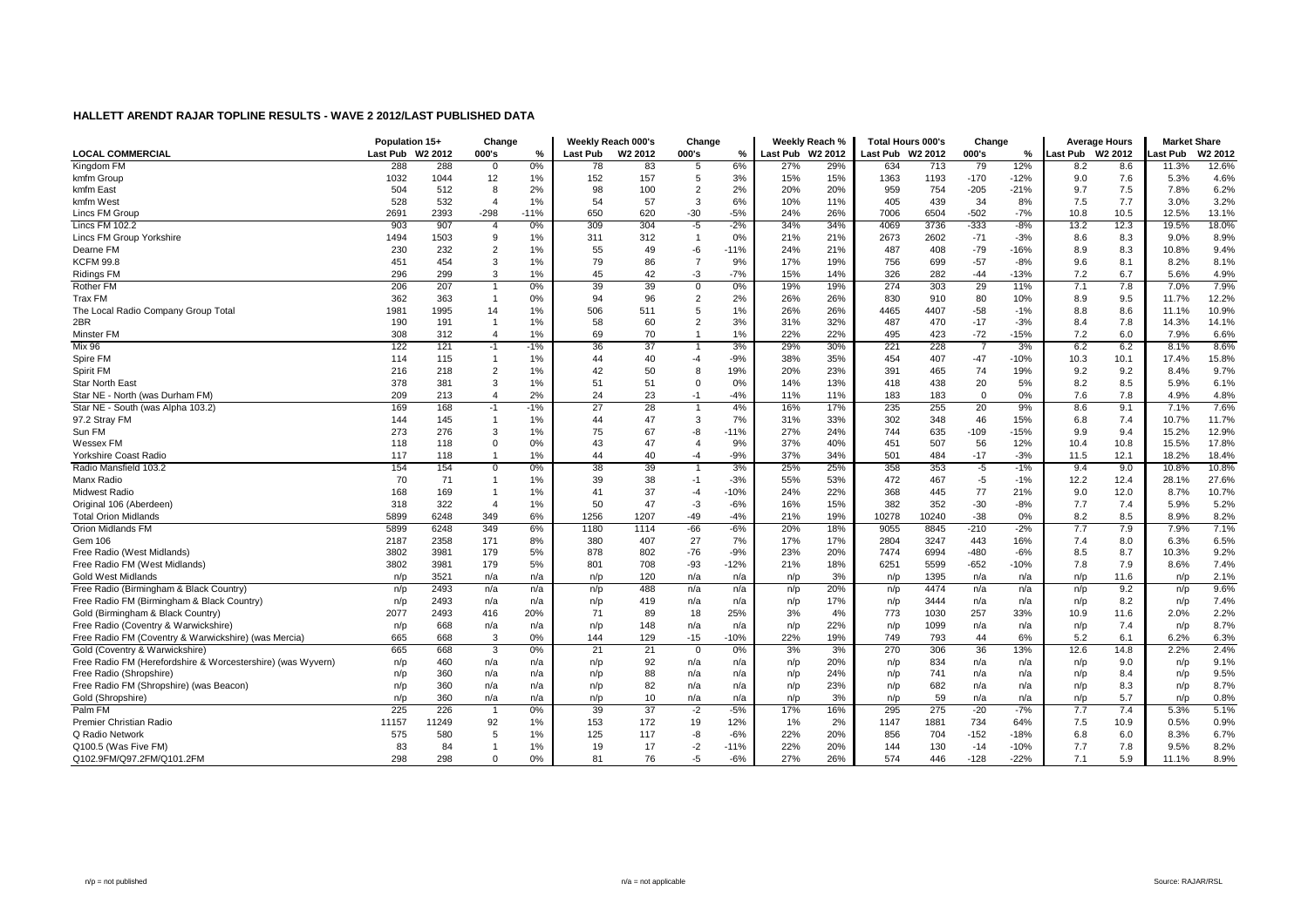|                                                      | Population 15+   |       | Change         |       |          | Weekly Reach 000's | Change         |        |                  | Weekly Reach % | <b>Total Hours 000's</b> |       | Change         |        | <b>Average Hours</b> |         | <b>Market Share</b> |         |
|------------------------------------------------------|------------------|-------|----------------|-------|----------|--------------------|----------------|--------|------------------|----------------|--------------------------|-------|----------------|--------|----------------------|---------|---------------------|---------|
| <b>LOCAL COMMERCIAL</b>                              | Last Pub W2 2012 |       | 000's          | %     | Last Pub | W2 2012            | 000's          | %      | Last Pub W2 2012 |                | Last Pub W2 2012         |       | 000's          | %      | Last Pub             | W2 2012 | ast Pub             | W2 2012 |
| Q106 (was Six FM)                                    | 94               | 95    |                | 1%    | 12       | 11                 | $-1$           | $-8%$  | 13%              | 11%            | 97                       | 85    | $-12$          | $-12%$ | 7.9                  | 7.8     | 5.8%                | 4.7%    |
| Q107 (was Seven FM)                                  | 147              | 148   |                | 1%    | 14       | 14                 | $\overline{0}$ | 0%     | 9%               | 9%             | 42                       | 43    | $\overline{1}$ | 2%     | 3.0                  | 3.2     | 1.4%                | 1.4%    |
| Reading 107 FM                                       | 237              | 238   |                | 0%    | 23       | 22                 | $-1$           | $-4%$  | 10%              | 9%             | 130                      | 104   | $-26$          | $-20%$ | 5.7                  | 4.6     | 3.2%                | 2.6%    |
| 96.2 The Revolution                                  | 514              | 518   | 4              | 1%    | 30       | 40                 | 10             | 33%    | 6%               | 8%             | 114                      | 251   | 137            | 120%   | 3.8                  | 6.2     | 1.4%                | 2.6%    |
| Southend & Chelmsford Radio                          | 485              | 488   | 3              | 1%    | 56       | 64                 | 8              | 14%    | 12%              | 13%            | 305                      | 357   | 52             | 17%    | 5.4                  | 5.6     | 2.8%                | 3.2%    |
| 107.5 Sovereign Radio                                | 152              | 153   | -1             | 1%    | 23       | 26                 | 3              | 13%    | 15%              | 17%            | 126                      | 142   | 16             | 13%    | 5.4                  | 5.4     | 3.5%                | 4.0%    |
| Sunrise Group Nationa                                | 51951            | 52352 | 401            | 1%    | 534      | 541                | $\overline{7}$ | 1%     | 1%               | 1%             | 4219                     | 4247  | 28             | 1%     | 7.9                  | 7.8     | 0.4%                | 0.4%    |
| Sunrise Radio National                               | 51951            | 52352 | 401            | 1%    | 457      | 447                | $-10$          | $-2%$  | 1%               | 1%             | 2782                     | 3185  | 403            | 14%    | 6.1                  | 7.1     | 0.3%                | 0.3%    |
| Sunrise Group London                                 | n/p              | 11249 | n/a            | n/a   | n/p      | 367                | n/a            | n/a    | n/p              | 3%             | n/p                      | 3366  | n/a            | n/a    | n/p                  | 9.2     | n/p                 | 1.6%    |
| Buzz Asia 963 & 972AM                                | 11157            | 11249 | 92             | 1%    | 119      | 117                | $-2$           | $-2%$  | $1\%$            | 1%             | 636                      | 564   | $-72$          | $-11%$ | 5.3                  | 4.8     | 0.3%                | 0.3%    |
| Kismat Radio 1035 (Greater London)                   | 11157            | 11249 | 92             | 1%    | 105      | 92                 | $-13$          | $-12%$ | $1\%$            | 1%             | 482                      | 516   | 34             | 7%     | 4.6                  | 5.6     | 0.2%                | 0.3%    |
| Sunrise Radio (Greater London)                       | 11157            | 11249 | 92             | 1%    | 285      | 286                | $\overline{1}$ | 0%     | 3%               | 3%             | 1961                     | 2287  | 326            | 17%    | 6.9                  | 8.0     | 0.9%                | 1.1%    |
| Time FM 106.6                                        | 293              | 298   | 5              | 2%    | 16       | 21                 | 5              | 31%    | 6%               | 7%             | 62                       | 93    | 31             | 50%    | 3.8                  | 4.4     | 1.1%                | 1.7%    |
| <b>Tindle Radio Group</b>                            | 1377             | 1395  | 18             | 1%    | 360      | 370                | 10             | 3%     | 26%              | 27%            | 3718                     | 3567  | $-151$         | $-4%$  | 10.3                 | 9.6     | 12.0%               | 11.3%   |
| Kestrel FM (North and South)                         | 232              | 234   | $\overline{2}$ | 1%    | 52       | 53                 | $\overline{1}$ | 2%     | 22%              | 23%            | 449                      | 422   | $-27$          | $-6%$  | 8.6                  | 7.9     | 8.9%                | 7.9%    |
| <b>KESTREL FM - was Delta Radio</b>                  | 94               | 95    |                | 1%    | 17       | 19                 | $\overline{2}$ | 12%    | 18%              | 20%            | 160                      | 166   | 6              | 4%     | 9.4                  | 8.9     | 7.7%                | 7.5%    |
| Kestrel FM                                           | 138              | 138   | $\Omega$       | 0%    | 35       | 35                 | $\mathbf 0$    | 0%     | 25%              | 25%            | 290                      | 255   | $-35$          | $-12%$ | 8.3                  | 7.3     | 9.6%                | 8.2%    |
| <b>Tindle Radio Anglia</b>                           | 1014             | 1025  | 11             | 1%    | 238      | 240                | $\overline{2}$ | 1%     | 23%              | 23%            | 2376                     | 2266  | $-110$         | $-5%$  | 10.0                 | 9.4     | 10.2%               | 9.6%    |
| THE BEACH                                            | 187              | 188   | $\overline{1}$ | 1%    | 53       | 54                 | $\overline{1}$ | 2%     | 29%              | 28%            | 640                      | 580   | $-60$          | $-9%$  | 12.0                 | 10.8    | 16.0%               | 14.6%   |
| Dream 100                                            | 143              | 144   | $\overline{1}$ | 1%    | 47       | 48                 | $\overline{1}$ | 2%     | 33%              | 33%            | 593                      | 537   | $-56$          | $-9%$  | 12.7                 | 11.3    | 16.5%               | 15.1%   |
| North Norfolk Radio                                  | 91               | 92    |                | 1%    | 23       | 23                 | $\overline{0}$ | 0%     | 25%              | 25%            | 260                      | 266   | 6              | 2%     | 11.4                 | 11.4    | 10.3%               | 11.0%   |
| Radio NORWICH 99.9                                   | 334              | 338   | $\overline{4}$ | 1%    | 53       | 57                 | $\overline{4}$ | 8%     | 16%              | 17%            | 390                      | 414   | 24             | 6%     | 7.4                  | 7.3     | 5.3%                | 5.3%    |
| Town 102 FM                                          | 281              | 283   | $\overline{2}$ | 1%    | 62       | 59                 | -3             | $-5%$  | 22%              | 21%            | 494                      | 469   | $-25$          | $-5%$  | 7.9                  | 7.9     | 7.9%                | 7.4%    |
| Channel 103 FM                                       | 77               | 82    | 5              | 6%    | 45       | 46                 | $\overline{1}$ | 2%     | 58%              | 57%            | 512                      | 512   | $\mathbf 0$    | 0%     | 11.5                 | 11.0    | 31.8%               | 32.0%   |
| Island FM 104.7                                      | 53               | 55    | $\overline{2}$ | 4%    | 26       | 30                 | $\overline{4}$ | 15%    | 49%              | 55%            | 380                      | 367   | $-13$          | $-3%$  | 14.6                 | 12.3    | 35.3%               | 33.5%   |
| <b>Total Quidem</b>                                  | n/p              | 1306  | n/a            | n/a   | n/p      | 163                | n/a            | n/a    | n/p              | 12%            | n/p                      | 1273  | n/a            | n/a    | n/p                  | 7.8     | n/p                 | 5.0%    |
| Oak FM                                               | 311              | 315   | $\overline{4}$ | 1%    | 25       | 26                 | $\overline{1}$ | 4%     | 8%               | 8%             | 169                      | 161   | -8             | $-5%$  | 6.7                  | 6.2     | 2.7%                | 2.5%    |
| <b>Total Touch Radio Network</b>                     | 986              | 991   | 5              | 1%    | 140      | 137                | -3             | $-2%$  | 14%              | 14%            | 1112                     | 1112  | $\Omega$       | 0%     | 8.0                  | 8.1     | 5.9%                | 5.8%    |
| 107.6 Banbury Sound                                  | 83               | 83    | $\Omega$       | 0%    | 16       | 16                 | $\mathbf 0$    | 0%     | 20%              | 19%            | 154                      | 144   | $-10$          | $-6%$  | 9.3                  | 9.0     | 9.3%                | 8.9%    |
| Rugby FM                                             | 73               | 72    | $-1$           | $-1%$ | 24       | 25                 | $\overline{1}$ | 4%     | 33%              | 35%            | 204                      | 203   | $-1$           | 0%     | 8.6                  | 8.0     | 13.0%               | 13.0%   |
| <b>Touchradio Staffs</b>                             | 249              | 250   |                | 0%    | 28       | 26                 | $-2$           | $-7%$  | 11%              | 10%            | 226                      | 217   | -9             | $-4%$  | 8.0                  | 8.5     | 4.5%                | 4.2%    |
| 96.2FM Touchradio - Coventry                         | 290              | 292   | $\overline{2}$ | 1%    | 17       | 19                 | $\overline{2}$ | 12%    | 6%               | 6%             | 100                      | 107   | $\overline{7}$ | 7%     | 5.9                  | 5.7     | 2.1%                | 2.3%    |
| 102FM Touchradio - Warks, Worcs, Cotswolds           | 291              | 293   | $\overline{2}$ | 1%    | 54       | 51                 | -3             | $-6%$  | 19%              | 17%            | 428                      | 441   | 13             | 3%     | 7.9                  | 8.7     | 7.0%                | 7.3%    |
| Town and Country Broadcasting (South and West Wales) | 1681             | 1689  | 8              | 0%    | 279      | 291                | 12             | 4%     | 17%              | 17%            | 2420                     | 2563  | 143            | 6%     | 8.7                  | 8.8     | 6.4%                | 6.8%    |
| 102.1 Bay Radio (will be Nation 80s)                 | 458              | 459   | $\overline{1}$ | 0%    | 44       | 40                 | $-4$           | $-9%$  | 10%              | 9%             | 209                      | 233   | 24             | 11%    | 4.7                  | 5.9     | 2.0%                | 2.3%    |
| 106.3 Bridge FM                                      | 123              | 123   | 0              | 0%    | 37       | 37                 | $\mathbf 0$    | 0%     | 30%              | 31%            | 282                      | 284   | $\overline{2}$ | 1%     | 7.6                  | 7.6     | 10.1%               | 10.2%   |
| 97.1 Radio Carmarthenshire                           | 128              | 128   | $\Omega$       | 0%    | 38       | 40                 | $\overline{2}$ | 5%     | 30%              | 31%            | 396                      | 392   | $-4$           | $-1%$  | 10.3                 | 9.8     | 12.8%               | 13.0%   |
| Radio Ceredigion                                     | 80               | 82    | $\overline{2}$ | 3%    | 10       | 11                 | $\overline{1}$ | 10%    | 13%              | 14%            | 63                       | 58    | $-5$           | $-8%$  | 6.0                  | 5.1     | 3.7%                | 3.3%    |
| Nation Radio                                         | 1421             | 1429  | 8              | 1%    | 100      | 138                | 38             | 38%    | 7%               | 10%            | 966                      | 1135  | 169            | 17%    | 9.7                  | 8.2     | 3.1%                | 3.8%    |
| 102.5 Radio Pembrokeshire                            | 95               | 95    | $\Omega$       | 0%    | 47       | 48                 | $\overline{1}$ | 2%     | 49%              | 50%            | 539                      | 530   | -9             | $-2%$  | 11.5                 | 11.1    | 20.6%               | 20.6%   |
| <b>Total UKRD</b>                                    | 1626             | 1618  | $-8$           | 0%    | 409      | 402                | $-7$           | $-2%$  | 25%              | 25%            | 3805                     | 4349  | 544            | 14%    | 9.3                  | 10.8    | 10.9%               | 12.0%   |
| 107 The Bee                                          | 181              | 181   | $\Omega$       | 0%    | 25       | 24                 | $-1$           | $-4%$  | 14%              | 13%            | 236                      | 244   | 8              | 3%     | 9.5                  | 10.1    | 8.0%                | 8.3%    |
| Pirate FM                                            | 478              | 483   | 5              | 1%    | 161      | 167                | 6              | 4%     | 34%              | 34%            | 1576                     | 1540  | $-36$          | $-2%$  | 9.8                  | 9.2     | 14.2%               | 13.4%   |
| <b>Total Eagle</b>                                   | 546              | 526   | $-20$          | $-4%$ | 157      | 154                | -3             | $-2%$  | 29%              | 29%            | 1427                     | 1927  | 500            | 35%    | 9.1                  | 12.5    | 11.9%               | 15.7%   |
| 96.4 Eagle Radio                                     | 546              | 526   | $-20$          | $-4%$ | 153      | 150                | -3             | $-2%$  | 28%              | 29%            | 1318                     | 1731  | 413            | 31%    | 8.6                  | 11.5    | 11.0%               | 14.1%   |
| Eagle Extra (formerly County Sound 1566MW)           | 546              | 526   | $-20$          | $-4%$ | 6        | 13                 | $\overline{7}$ | 117%   | 1%               | 3%             | 110                      | 196   | 86             | 78%    | 18.8                 | 14.7    | 0.9%                | 1.6%    |
| <b>Total UKRD East</b>                               | 421              | 427   | 6              | 1%    | 65       | 67                 | $\overline{2}$ | 3%     | 15%              | 16%            | 567                      | 554   | $-13$          | $-2%$  | 8.8                  | 8.3     | 6.2%                | 6.1%    |
| <b>KL.FM 96.7</b>                                    | 149              | 149   | $\Omega$       | 0%    | 41       | 42                 | $\overline{1}$ | 2%     | 27%              | 28%            | 381                      | 363   | $-18$          | $-5%$  | 9.4                  | 8.5     | 11.4%               | 11.8%   |
| Star Radio in Cambridge                              | 271              | 277   | 6              | 2%    | 23       | 26                 | 3              | 13%    | 9%               | 9%             | 172                      | 159   | $-13$          | $-8%$  | 7.4                  | 6.1     | 3.1%                | 2.8%    |
| UTV Radio (inc. talkSPORT)                           | 51951            | 52352 | 401            | 1%    | 4461     | 4302               | $-159$         | $-4%$  | 9%               | 8%             | 33722                    | 32348 | $-1374$        | $-4%$  | 7.6                  | 7.5     | 3.2%                | 3.1%    |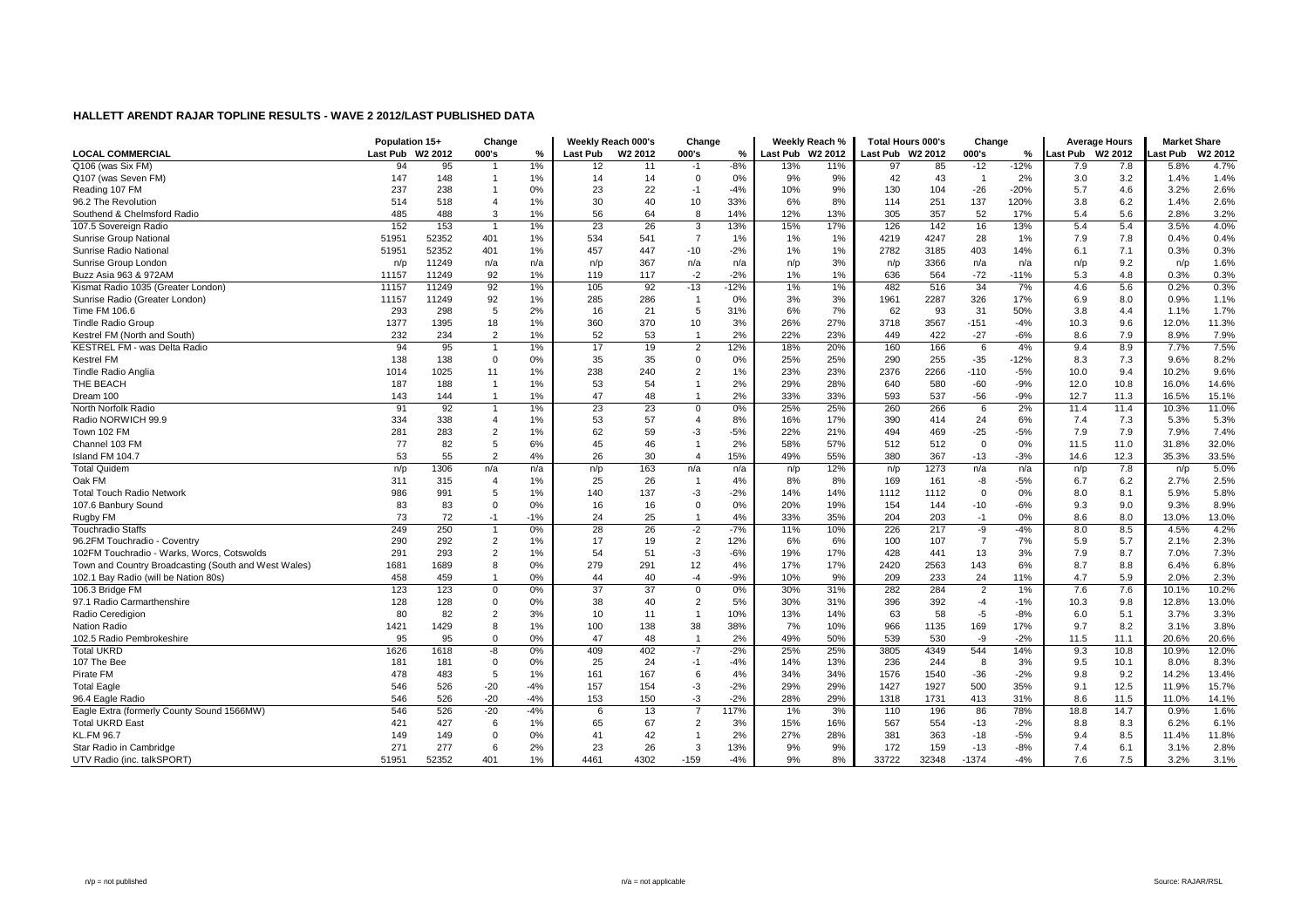|                                      | Population 15+   |      | Change |       |          | Weekly Reach 000's  | Change |        |                  | Weekly Reach % |                  | <b>Total Hours 000's</b> | Change |        |                  | <b>Average Hours</b> | <b>Market Share</b> |         |
|--------------------------------------|------------------|------|--------|-------|----------|---------------------|--------|--------|------------------|----------------|------------------|--------------------------|--------|--------|------------------|----------------------|---------------------|---------|
| <b>LOCAL COMMERCIAL</b>              | Last Pub W2 2012 |      | 000's  | %     | Last Pub | W <sub>2</sub> 2012 | 000's  |        | Last Pub W2 2012 |                | Last Pub W2 2012 |                          | 000's  | %      | Last Pub W2 2012 |                      | Last Pub            | W2 2012 |
| UTV Radio (excl. talkSPORT)          | 6116             | 6170 | 54     | 1%    | 1410     | 1375                | $-35$  | $-2%$  | 23%              | 22%            | 12933            | 12771                    | $-162$ | $-1%$  | 9.2              | 9.3                  | 10.3%               | 10.1%   |
| 107.6 Juice FM                       | 959              | 1033 | 74     | 8%    | 204      | 209                 |        | 2%     | 21%              | 20%            | 2114             | 2186                     | 72     | 3%     | 10.4             | 10.4                 | 8.9%                | 8.7%    |
| Peak 107 FM                          | 417              | 419  |        | 0%    | 90       | 94                  |        | 4%     | 22%              | 22%            | 836              | 853                      | 17     | 2%     | 9.3              | 9.1                  | 9.8%                | 10.5%   |
| The Pulse/Pulse 2                    | 859              | 866  |        | 1%    | 141      | 156                 | 15     | 11%    | 16%              | 18%            | 723              | 941                      | 218    | 30%    | 5.1              | 6.0                  | 4.7%                | 6.1%    |
| The Pulse                            | 859              | 866  |        | 1%    | 125      | 137                 | 12     | 10%    | 15%              | 16%            | 531              | 797                      | 266    | 50%    | 4.3              | 5.8                  | 3.4%                | 5.2%    |
| Pulse 2                              | 859              | 866  |        | 1%    | 44       | 45                  |        | 2%     | 5%               | 5%             | 192              | 143                      | -49    | $-26%$ | 4.4              | 3.2                  | 1.2%                | 0.9%    |
| Signal One & Signal Two              | 772              | 774  |        | 0%    | 313      | 299                 | $-14$  | $-4%$  | 41%              | 39%            | 3140             | 3452                     | 312    | 10%    | 10.0             | 11.5                 | 18.7%               | 19.6%   |
| Signal One                           | 772              | 774  |        | 0%    | 292      | 275                 | $-17$  | $-6%$  | 38%              | 35%            | 2512             | 2742                     | 230    | 9%     | 8.6              | 10.0                 | 15.0%               | 15.6%   |
| Signal Two                           | 772              | 774  |        | 0%    | 64       | 57                  | $-7$   | $-11%$ | 8%               | 7%             | 628              | 710                      | 82     | 13%    | 9.8              | 12.4                 | 3.7%                | 4.0%    |
| Total Swansea Sound/96.4 FM The Wave | 458              | 459  |        | 0%    | 180      | 166                 | $-14$  | $-8%$  | 39%              | 36%            | 1873             | 1593                     | $-280$ | $-15%$ | 10.4             | 9.6                  | 17.6%               | 15.4%   |
| 96.4 FM The Wave                     | 458              | 459  |        | 0%    | 141      | 129                 | $-12$  | $-9%$  | 31%              | 28%            | 1283             | 1120                     | $-163$ | $-13%$ | 9.1              | 8.7                  | 12.1%               | 10.8%   |
| Swansea Sound - 1170 MW              | 458              | 459  |        | 0%    | 62       | 57                  | -5     | $-8%$  | 14%              | 12%            | 591              | 473                      | $-118$ | $-20%$ | 9.5              | 8.3                  | 5.6%                | 4.6%    |
| U105                                 | 868              | 872  |        | 0%    | 193      | 178                 | $-15$  | $-8%$  | 22%              | 20%            | 2094             | 1843                     | $-251$ | $-12%$ | 10.8             | 10.3                 | 12.2%               | 10.8%   |
| Radio Wave 96.5 FM                   | 235              | 237  |        | 1%    | 73       | 67                  | -6     | $-8%$  | 31%              | 28%            | 630              | 579                      | $-51$  | $-8%$  | 8.7              | 8.7                  | 12.7%               | 12.0%   |
| 102.4 Wish/107.2 Wire/107.4 Tower FM | 1114             | 1120 |        | $1\%$ | 192      | 176                 | $-16$  | $-8%$  | 17%              | 16%            | 1120             | 1014                     | $-106$ | $-9%$  | 5.8              | 5.8                  | 5.6%                | 5.2%    |
| 107.4 Tower FM                       | 430              | 434  |        | 1%    | 51       | 50                  | $-1$   | $-2%$  | 12%              | 11%            | 353              | 345                      | -8     | $-2%$  | 7.0              | 7.0                  | 4.6%                | 4.3%    |
| 107.2 Wire FM                        | 277              | 279  |        | 1%    | 63       | 52                  | $-11$  | $-17%$ | 23%              | 19%            | 394              | 291                      | $-103$ | $-26%$ | 6.3              | 5.6                  | 7.2%                | 5.7%    |
| 102.4 Wish FM                        | 465              | 467  |        | 0%    | 79       | 74                  | -5     | $-6%$  | 17%              | 16%            | 373              | 378                      |        | 1%     | 4.7              | 5.1                  | 4.7%                | 4.9%    |
| 107.7 The Wolf                       | 435              | 437  |        | 0%    | 45       |                     |        | $-9%$  | 10%              | 9%             | 324              | 317                      | $-7$   | $-2%$  | 7.2              | 7.8                  | 3.5%                | 3.5%    |
| Wave 102 FM                          | 154              | 156  |        | 1%    | 27       | 23                  |        | $-15%$ | 17%              | 15%            | 214              | 161                      | $-53$  | $-25%$ | 8.1              | 6.9                  | 8.7%                | 6.3%    |
| Yorkshire Radio                      | 4516             | 4553 | 37     | 1%    | 96       | 88                  | -8     | $-8%$  | 2%               | 2%             | 399              | 360                      | $-39$  | $-10%$ | 4.1              | 4.1                  | 0.5%                | 0.4%    |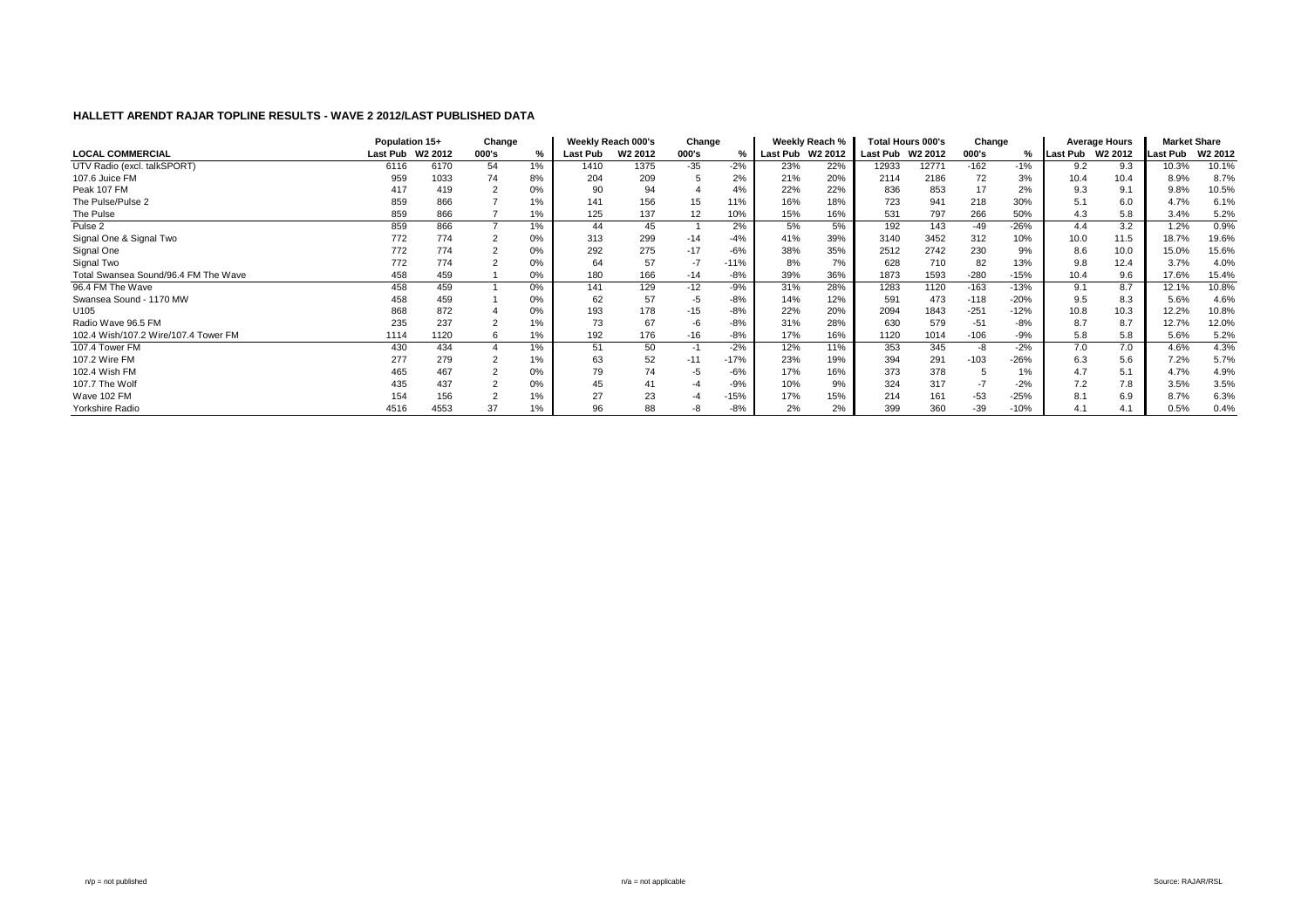|                                          | Population 15+   |       | Change                |       |                 | Weekly Reach 000's  | Change         |        |                  | Weekly Reach % | <b>Total Hours 000's</b> |       | Change         |        |                  | <b>Average Hours</b> | <b>Market Share</b> |         |
|------------------------------------------|------------------|-------|-----------------------|-------|-----------------|---------------------|----------------|--------|------------------|----------------|--------------------------|-------|----------------|--------|------------------|----------------------|---------------------|---------|
| <b>LOCAL COMMERCIAL</b>                  | Last Pub W2 2012 |       | 000's                 | %     | Last Pub        | W <sub>2</sub> 2012 | 000's          | %      | Last Pub W2 2012 |                | Last Pub W2 2012         |       | 000's          | %      | Last Pub W2 2012 |                      | .ast Pub            | W2 2012 |
| <b>BBC Local Radio</b>                   | 41956            | 42296 | 340                   | 1%    | 7558            | 6816                | $-742$         | $-10%$ | 18%              | 16%            | 77851                    | 64754 | $-13097$       | $-17%$ | 10.3             | 9.5                  | 9.0%                | 7.7%    |
| <b>BBC Radio Berkshire</b>               | 815              | 825   | 10                    | 1%    | 120             | 128                 | 8              | 7%     | 15%              | 15%            | 833                      | 880   | 47             | 6%     | 6.9              | 6.9                  | 5.1%                | 5.4%    |
| <b>BBC Radio Bristol</b>                 | 912              | 925   | 13                    | 1%    | 144             | 139                 | $-5$           | $-3%$  | 16%              | 15%            | 1406                     | 1694  | 288            | 20%    | 9.8              | 12.2                 | 7.3%                | 8.7%    |
| <b>BBC Radio Cambridgeshire</b>          | 713              | 724   | 11                    | 2%    | 106             | 108                 | $\overline{2}$ | 2%     | 15%              | 15%            | 781                      | 1042  | 261            | 33%    | 7.4              | 9.6                  | 5.6%                | 7.0%    |
| <b>BBC Radio Cornwall</b>                | 455              | 458   | 3                     | 1%    | 169             | 161                 | -8             | $-5%$  | 37%              | 35%            | 1903                     | 1819  | -84            | $-4%$  | 11.3             | 11.3                 | 18.7%               | 16.0%   |
| <b>BBC Coventry and Warwickshire</b>     | 673              | 676   | 3                     | 0%    | 75              | 88                  | 13             | 17%    | 11%              | 13%            | 728                      | 744   | 16             | 2%     | 9.7              | 8.5                  | 6.0%                | 5.9%    |
| <b>BBC Radio Cumbria</b>                 | 404              | 404   | $\Omega$              | 0%    | 112             | 115                 | 3              | 3%     | 28%              | 29%            | 1115                     | 1180  | 65             | 6%     | 10.0             | 10.3                 | 14.5%               | 14.8%   |
| <b>BBC Radio Derby</b>                   | 636              | 641   |                       | 1%    | 182             | 179                 | $-3$           | $-2%$  | 29%              | 28%            | 2069                     | 1850  | $-219$         | $-11%$ | 11.4             | 10.3                 | 14.9%               | 12.9%   |
| <b>BBC Radio Devon</b>                   | 975              | 979   |                       | 0%    | 229             | 203                 | $-26$          | $-11%$ | 24%              | 21%            | 3037                     | 2313  | $-724$         | $-24%$ | 13.2             | 11.4                 | 13.6%               | 10.4%   |
| <b>BBC Essex</b>                         | 1291             | 1305  | 14                    | 1%    | 235             | 244                 | 9              | 4%     | 18%              | 19%            | 3078                     | 2872  | $-206$         | $-7%$  | 13.1             | 11.8                 | 10.2%               | 9.9%    |
| <b>BBC Radio Gloucestershire</b>         | 488              | 492   | $\boldsymbol{\Delta}$ | 1%    | 95              | 110                 | 15             | 16%    | 19%              | 22%            | 1103                     | 1107  | $\overline{4}$ | 0%     | 11.6             | 10.1                 | 9.6%                | 9.5%    |
| <b>BBC Hereford &amp; Worcester</b>      | 493              | 493   | $\mathbf{0}$          | 0%    | 104             | 103                 | $-1$           | $-1%$  | 21%              | 21%            | 1033                     | 1086  | 53             | 5%     | 9.9              | 10.5                 | 10.2%               | 11.1%   |
| <b>BBC Radio Humberside</b>              | 772              | 775   | 3                     | 0%    | 216             | 224                 | 8              | 4%     | 28%              | 29%            | 2199                     | 2235  | 36             | 2%     | 10.2             | 10.0                 | 12.6%               | 13.8%   |
| <b>BBC Radio Kent</b>                    | 1395             | 1411  | 16                    | 1%    | 258             | 253                 | $-5$           | $-2%$  | 19%              | 18%            | 2982                     | 3353  | 371            | 12%    | 11.5             | 13.2                 | 8.7%                | 9.3%    |
| <b>BBC Radio Lancashire</b>              | 1169             | 1174  | 5                     | 0%    | 247             | 228                 | $-19$          | $-8%$  | 21%              | 19%            | 2337                     | 2387  | 50             | 2%     | 9.5              | 10.5                 | 10.2%               | 11.2%   |
| <b>BBC Radio Leeds</b>                   | 1656             | 1671  | 15                    | 1%    | 250             | 235                 | $-15$          | $-6%$  | 15%              | 14%            | 1790                     | 1684  | $-106$         | $-6%$  | 7.2              | 7.2                  | 5.9%                | 5.7%    |
| <b>BBC Radio Leicester</b>               | 812              | 816   | $\overline{4}$        | 0%    | 175             | 183                 | 8              | 5%     | 21%              | 22%            | 1678                     | 1757  | 79             | 5%     | 9.6              | 9.6                  | 10.1%               | 10.5%   |
| <b>BBC Radio Lincolnshire</b>            | 535              | 538   | 3                     | $1\%$ | 105             | 117                 | 12             | 11%    | 20%              | 22%            | 1516                     | 1803  | 287            | 19%    | 14.5             | 15.5                 | 12.7%               | 14.6%   |
| BBC London 94.9                          | 11157            | 11249 | 92                    | 1%    | 504             | 453                 | $-51$          | $-10%$ | 5%               | 4%             | 2903                     | 2478  | $-425$         | $-15%$ | 5.8              | 5.5                  | 1.3%                | 1.2%    |
| <b>BBC Radio Manchester</b>              | 2146             | 2170  | 24                    | 1%    | 259             | 230                 | $-29$          | $-11%$ | 12%              | 11%            | 1743                     | 1753  | 10             | 1%     | 6.7              | 7.6                  | 4.6%                | 4.6%    |
| <b>BBC Radio Merseyside</b>              | 1619             | 1624  | 5                     | 0%    | 390             | 355                 | $-35$          | $-9%$  | 24%              | 22%            | 6883                     | 6059  | $-824$         | $-12%$ | 17.7             | 17.0                 | 18.6%               | 16.4%   |
| <b>BBC Radio Newcastle</b>               | 1436             | 1454  | 18                    | 1%    | 310             | 298                 | $-12$          | $-4%$  | 22%              | 21%            | 2201                     | 2070  | $-131$         | $-6%$  | 7.1              | 6.9                  | 8.7%                | 8.1%    |
| <b>BBC Radio Norfolk</b>                 | 771              | 780   | 9                     | $1\%$ | 234             | 216                 | $-18$          | $-8%$  | 30%              | 28%            | 2336                     | 2300  | $-36$          | $-2%$  | 10.0             | 10.7                 | 12.8%               | 12.6%   |
| <b>BBC Radio Northampton</b>             | 479              | 481   | $\overline{2}$        | 0%    | 97              | 103                 | 6              | 6%     | 20%              | 21%            | 1236                     | 1544  | 308            | 25%    | 12.7             | 14.9                 | 13.2%               | 15.3%   |
| <b>BBC Radio Nottingham</b>              | 798              | 804   | 6                     | 1%    | 225             | 212                 | $-13$          | $-6%$  | 28%              | 26%            | 2319                     | 2283  | $-36$          | $-2%$  | 10.3             | 10.7                 | 14.1%               | 13.3%   |
| BBC Oxford 95.2FM                        | 514              | 521   | $\overline{7}$        | 1%    | $\overline{77}$ | 68                  | $-9$           | $-12%$ | 15%              | 13%            | 874                      | 805   | $-69$          | $-8%$  | 11.4             | 11.8                 | 7.8%                | 7.4%    |
| <b>BBC Radio Sheffield</b>               | 1274             | 1285  | 11                    | 1%    | 268             | 279                 | 11             | 4%     | 21%              | 22%            | 1890                     | 1833  | $-57$          | $-3%$  | 7.0              | 6.6                  | 8.2%                | 7.6%    |
| <b>BBC Radio Shropshire</b>              | 378              | 380   | $\overline{2}$        | 1%    | 111             | 111                 | $\Omega$       | 0%     | 29%              | 29%            | 1248                     | 1208  | $-40$          | $-3%$  | 11.2             | 10.9                 | 15.3%               | 14.6%   |
| <b>Total BBC Radio Solent</b>            | n/p              | 1738  | n/a                   | n/a   | n/p             | 302                 | n/a            | n/a    | n/p              | 17%            | n/p                      | 3108  | n/a            | n/a    | n/p              | 10.3                 | n/p                 | 8.1%    |
| BBC Radio Solent (Hants/loW/East Dorset) | 1560             | 1572  | 12                    | 1%    | 273             | 274                 |                | 0%     | 18%              | 17%            | 2669                     | 2929  | 260            | 10%    | 9.8              | 10.7                 | 7.9%                | 8.3%    |
| <b>BBC Radio Solent (West Dorset)</b>    | 165              | 166   | -1                    | 1%    | 24              | 21                  | $-3$           | $-13%$ | 14%              | 13%            | 233                      | 203   | $-30$          | $-13%$ | 9.7              | 9.5                  | 6.3%                | 5.5%    |
| <b>BBC</b> Somerset                      | 436              | 437   |                       | 0%    | 67              | 66                  | $-1$           | $-1%$  | 15%              | 15%            | 628                      | 634   | 6              | 1%     | 9.4              | 9.6                  | 6.1%                | 6.3%    |
| <b>BBC Radio Stoke</b>                   | 598              | 600   | $\overline{2}$        | 0%    | 172             | 185                 | 13             | 8%     | 29%              | 31%            | 1788                     | 2200  | 412            | 23%    | 10.4             | 11.9                 | 14.0%               | 16.2%   |
| <b>BBC Radio Suffolk</b>                 | 535              | 539   | $\overline{4}$        | 1%    | 142             | 127                 | $-15$          | $-11%$ | 27%              | 24%            | 1551                     | 1405  | $-146$         | $-9%$  | 10.9             | 11.0                 | 12.7%               | 11.7%   |
| <b>BBC Sussex and BBC Surrey</b>         | 2478             | 2503  | 25                    | 1%    | 229             | 257                 | 28             | 12%    | 9%               | 10%            | 2355                     | 2544  | 189            | 8%     | 10.3             | 9.9                  | 4.2%                | 4.5%    |
| <b>BBC Radio Tees</b>                    | 787              | 791   | $\overline{4}$        | $1\%$ | 159             | 134                 | $-25$          | $-16%$ | 20%              | 17%            | 1154                     | 703   | $-451$         | $-39%$ | 7.3              | 5.3                  | 6.8%                | 4.5%    |
| <b>BBC Three Counties Radio</b>          | 1295             | 1314  | 19                    | 1%    | 162             | 170                 | 8              | 5%     | 13%              | 13%            | 1305                     | 1359  | 54             | 4%     | 8.0              | 8.0                  | 5.1%                | 5.1%    |
| BBC WM (Birmingham & Black Country)      | 2269             | 2280  | 11                    | 0%    | 239             | 225                 | $-14$          | $-6%$  | 11%              | 10%            | 2252                     | 2164  | $-88$          | $-4%$  | 9.4              | 9.6                  | 5.3%                | 5.2%    |
| <b>BBC Radio Wiltshire/Swindon</b>       | 548              | 553   | 5                     | 1%    | 89              | 84                  | $-5$           | $-6%$  | 16%              | 15%            | 966                      | 679   | $-287$         | $-30%$ | 10.9             | 8.1                  | 8.0%                | 5.7%    |
| <b>BBC Radio York</b>                    | 532              | 538   | 6                     | 1%    | 84              | 94                  | 10             | 12%    | 16%              | 17%            | 762                      | 712   | $-50$          | $-7%$  | 9.1              | 7.6                  | 6.9%                | 6.3%    |
| <b>BBC Radio Guernsey</b>                | 53               | 55    | $\overline{c}$        | 4%    | 25              | 25                  | $\Omega$       | 0%     | 46%              | 46%            | 313                      | 286   | $-27$          | $-9%$  | 12.7             | 11.5                 | 29.0%               | 26.1%   |
| <b>BBC Radio Jersey</b>                  | 77               | 82    | 5                     | 6%    | 27              | 28                  |                | 4%     | 35%              | 34%            | 326                      | 308   | $-18$          | $-6%$  | 12.0             | 11.1                 | 20.2%               | 19.2%   |